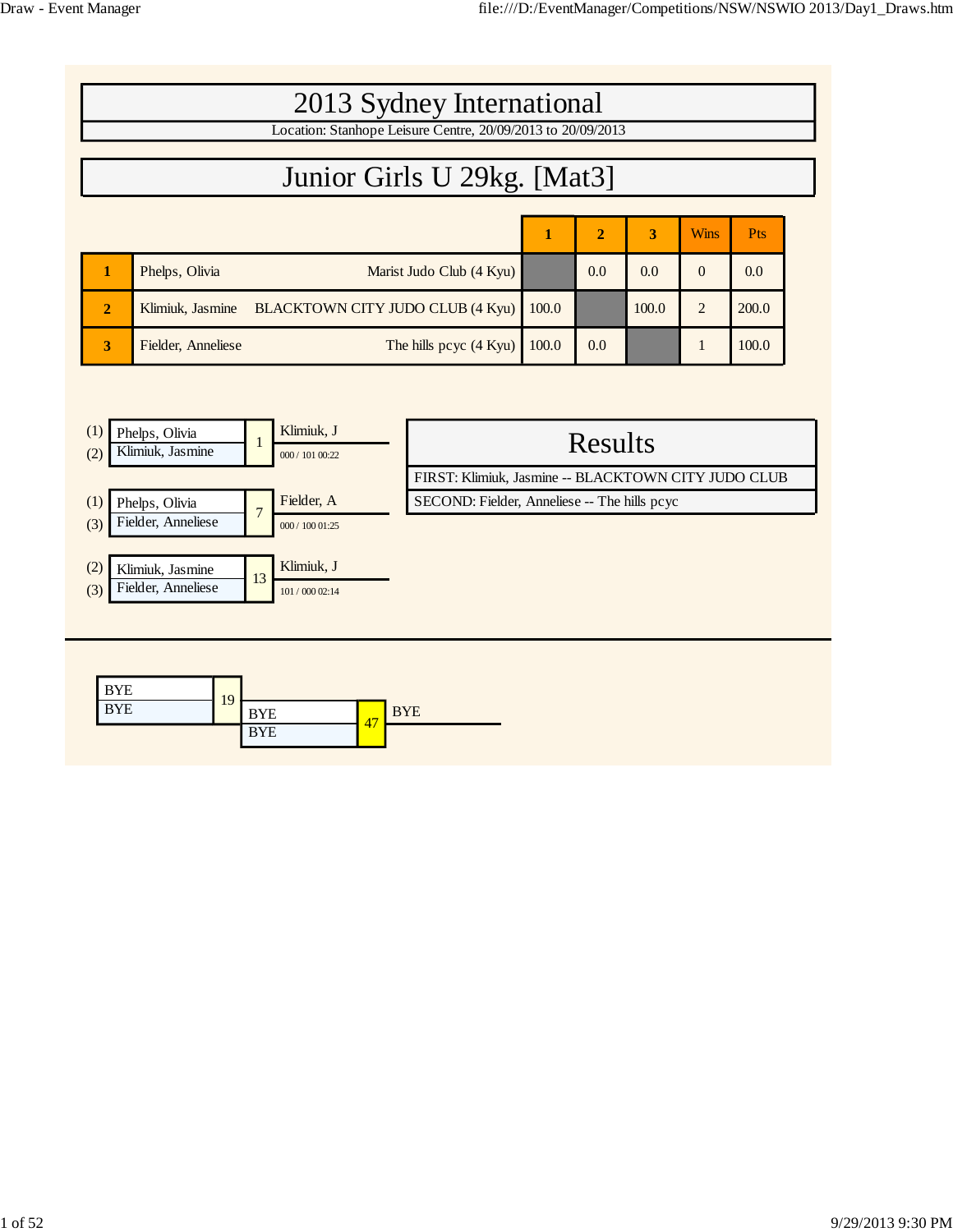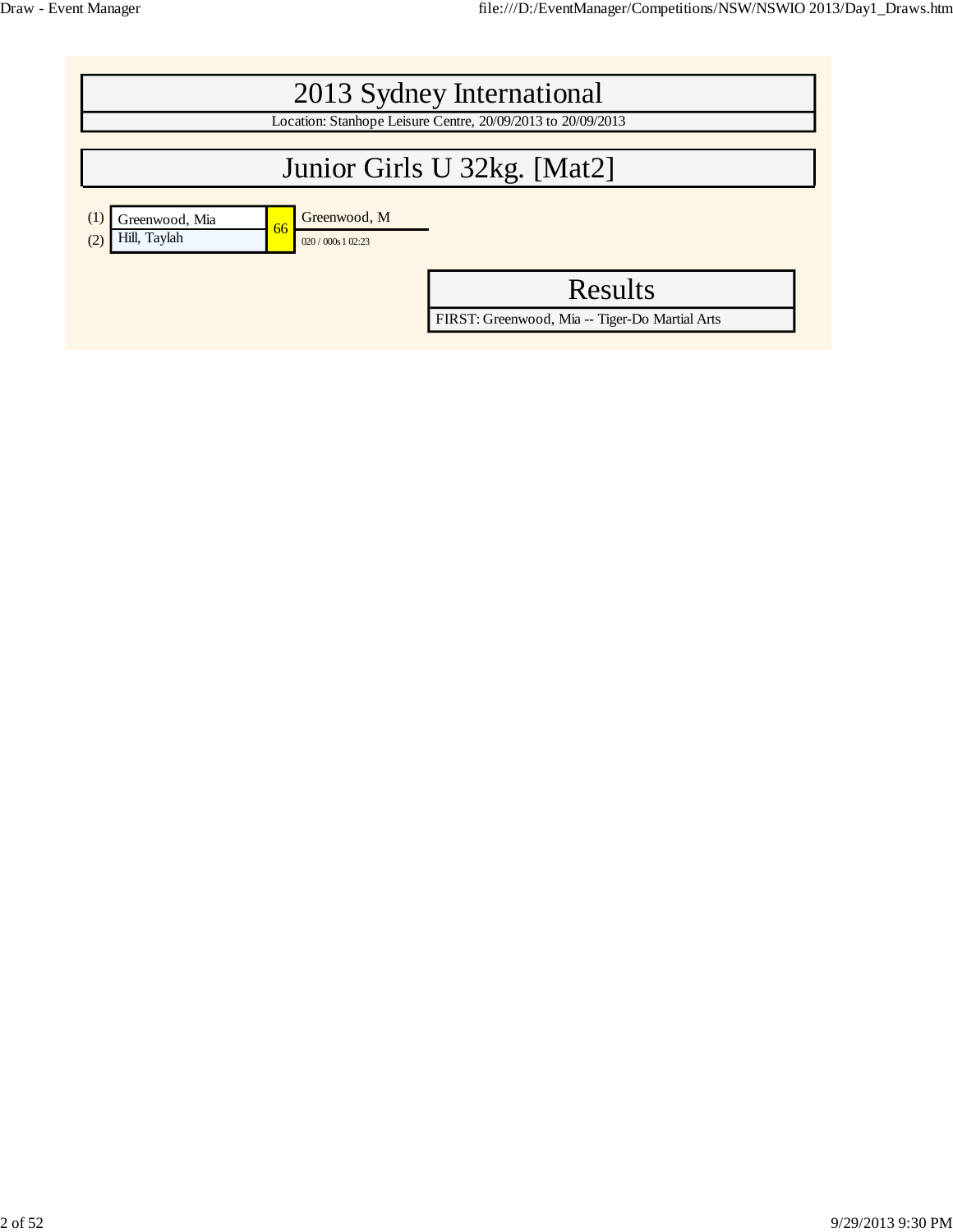| 2013 Sydney International<br>Location: Stanhope Leisure Centre, 20/09/2013 to 20/09/2013<br>Junior Girls U 36kg. [Mat2] |                |                               |     |                |     |                |            |  |
|-------------------------------------------------------------------------------------------------------------------------|----------------|-------------------------------|-----|----------------|-----|----------------|------------|--|
|                                                                                                                         |                |                               | 1   | $\overline{2}$ | 3   | <b>Wins</b>    | <b>Pts</b> |  |
|                                                                                                                         | Tajiri, Sakura | Kardinia Judo Club (3 Kyu)    |     | 100.0          | 0.0 | 1              | 100.0      |  |
| $\overline{2}$                                                                                                          | Hoy, Vayda     | Glendenning Judo Club (4 Kyu) | 0.0 |                | 0.0 | $\Omega$       | 0.0        |  |
| 3                                                                                                                       | Phelps, Jane   | Marist Judo Club (4 Kyu)      | 0.5 | 100.0          |     | $\overline{2}$ | 100.5      |  |



FIRST: Phelps, Jane -- Marist Judo Club

Phelps, J SECOND: Tajiri, Sakura -- Kardinia Judo Club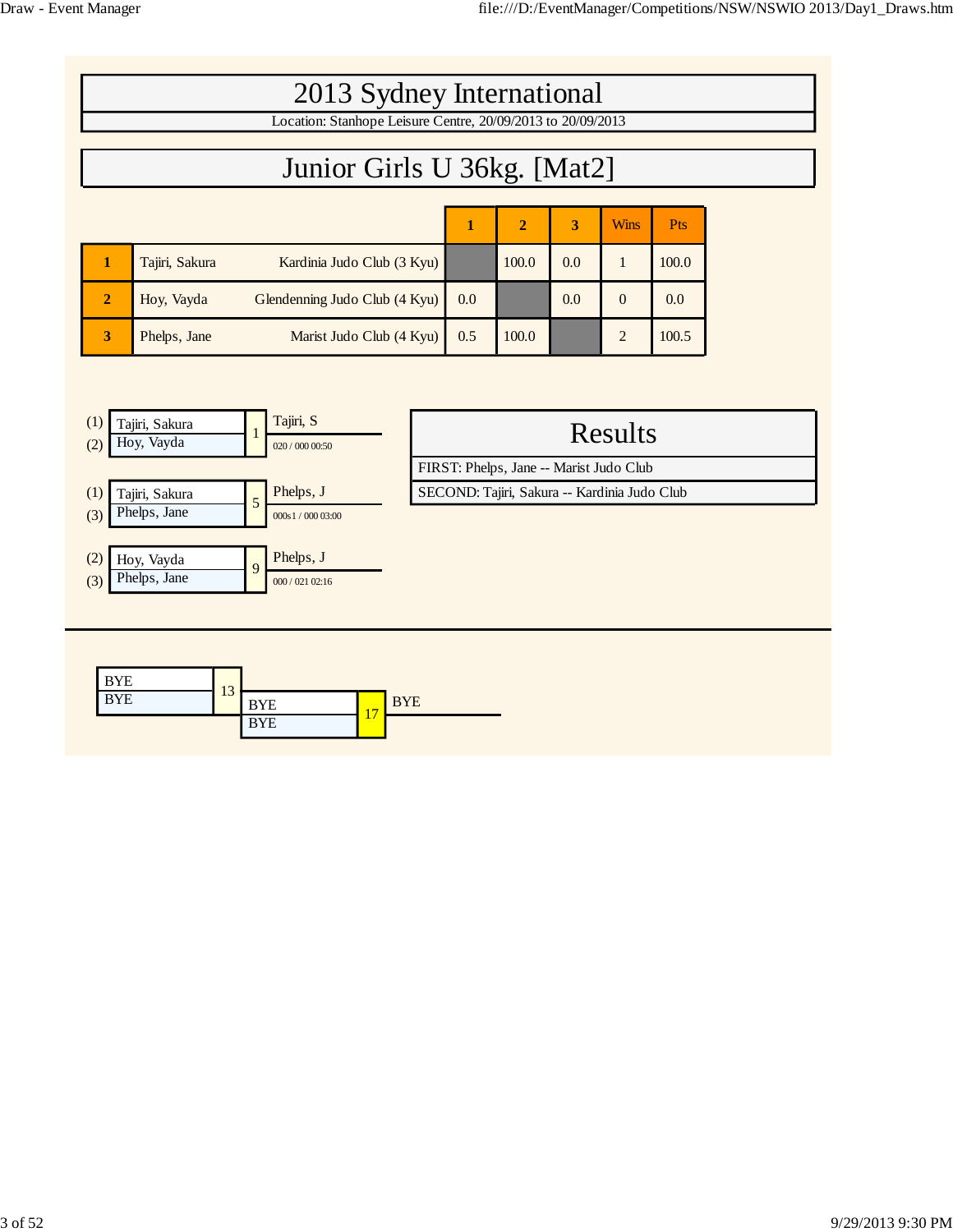| 2013 Sydney International<br>Location: Stanhope Leisure Centre, 20/09/2013 to 20/09/2013         |                                            |       |                |       |             |       |  |  |  |  |
|--------------------------------------------------------------------------------------------------|--------------------------------------------|-------|----------------|-------|-------------|-------|--|--|--|--|
| Junior Girls U 40kg. [Mat1]                                                                      |                                            |       |                |       |             |       |  |  |  |  |
|                                                                                                  |                                            | 1     | $\overline{2}$ | 3     | <b>Wins</b> | Pts   |  |  |  |  |
| 1                                                                                                | Edwards, Maddison<br>Budokan (3 Kyu)       |       | 0.0            | 100.0 | 1           | 100.0 |  |  |  |  |
| $\overline{2}$                                                                                   | Brothers, Saskia<br>Budokan (3 Kyu)        | 100.0 |                | 100.0 | 2           | 200.0 |  |  |  |  |
| 3                                                                                                | Taylor, Tamii<br>Shinsei judo club (4 Kyu) | 0.0   | 0.0            |       | $\theta$    | 0.0   |  |  |  |  |
|                                                                                                  |                                            |       |                |       |             |       |  |  |  |  |
| Brothers, S<br>(1)<br>Edwards, Maddison<br>Results<br>Brothers, Saskia<br>(2)<br>000 / 101 00:59 |                                            |       |                |       |             |       |  |  |  |  |

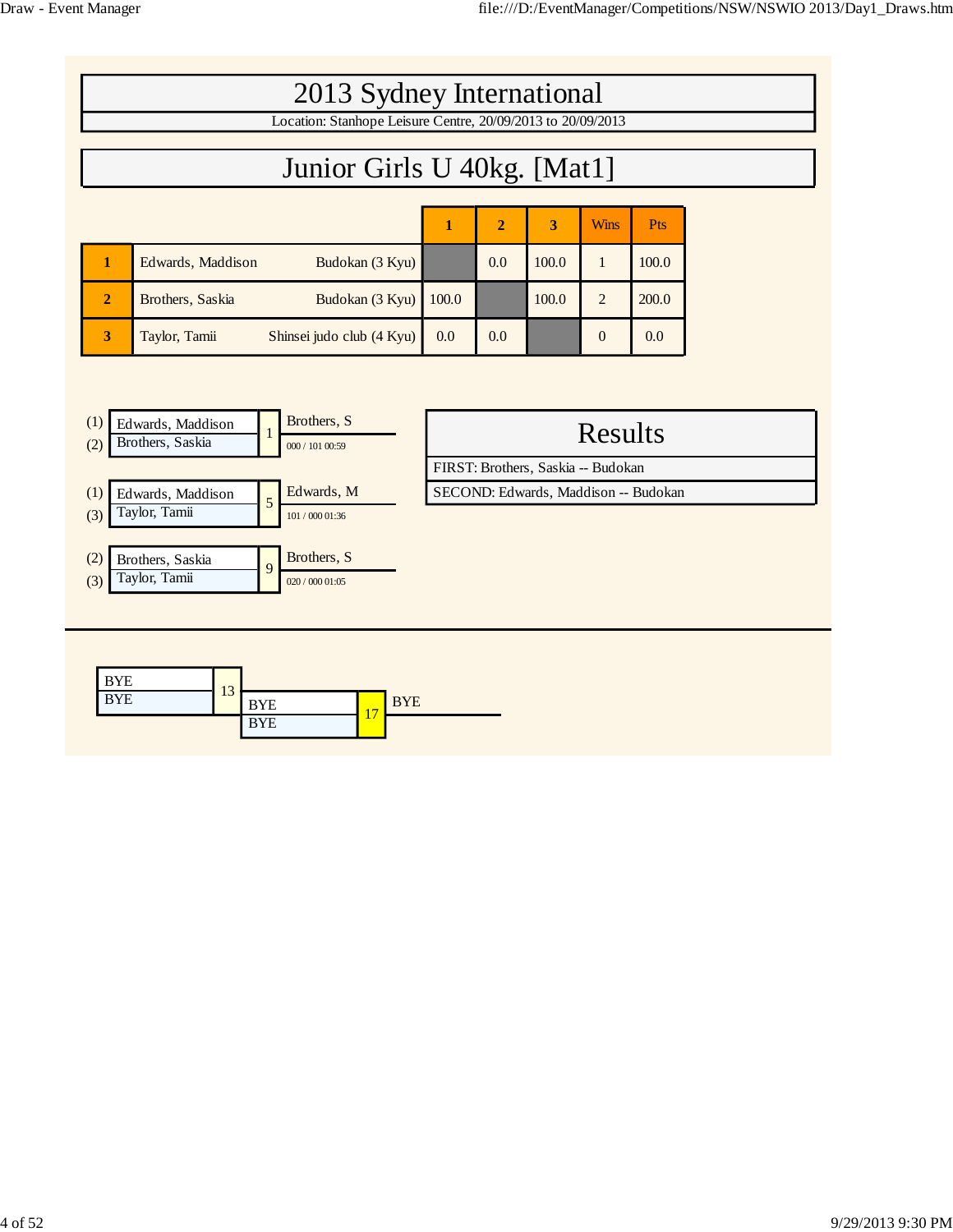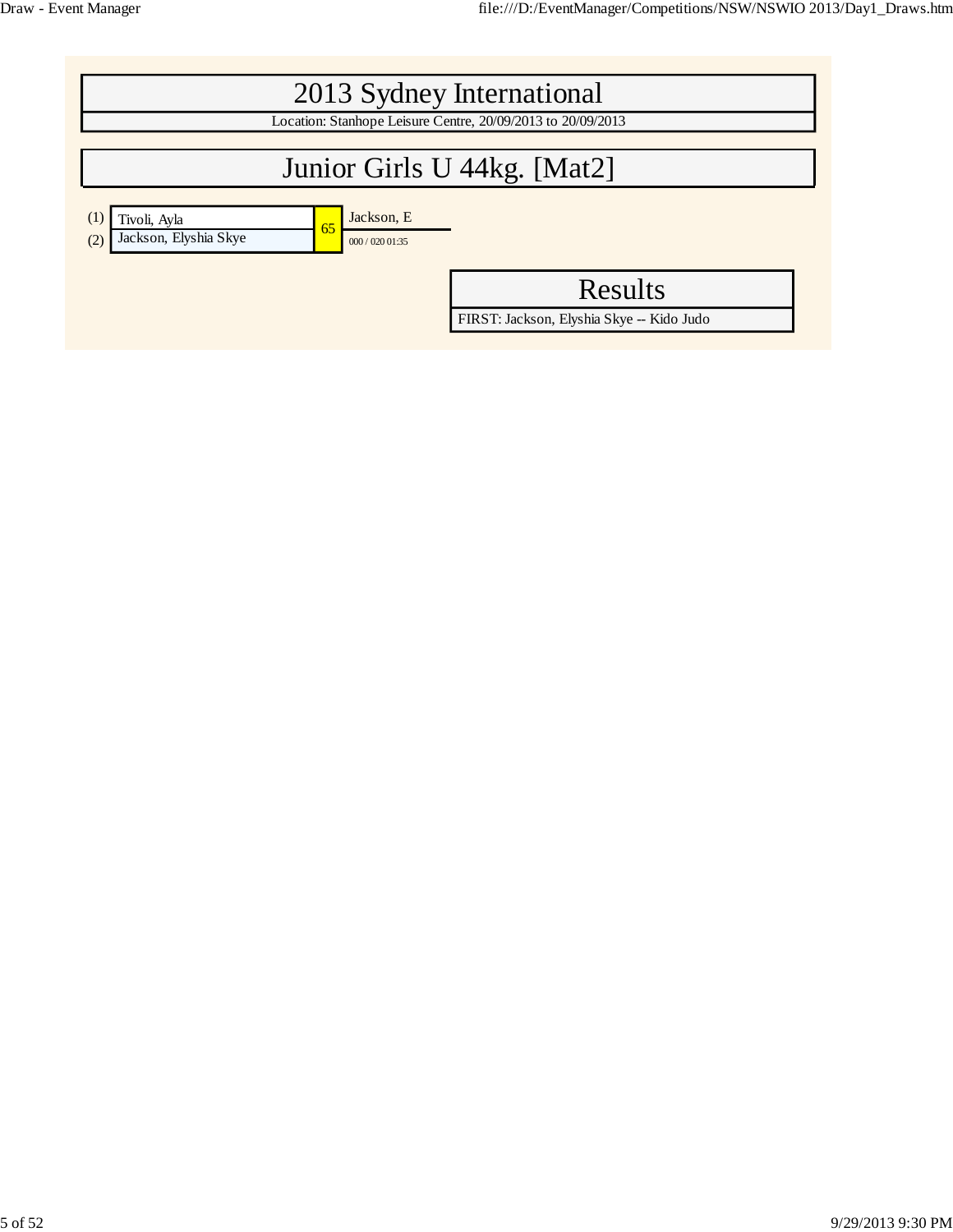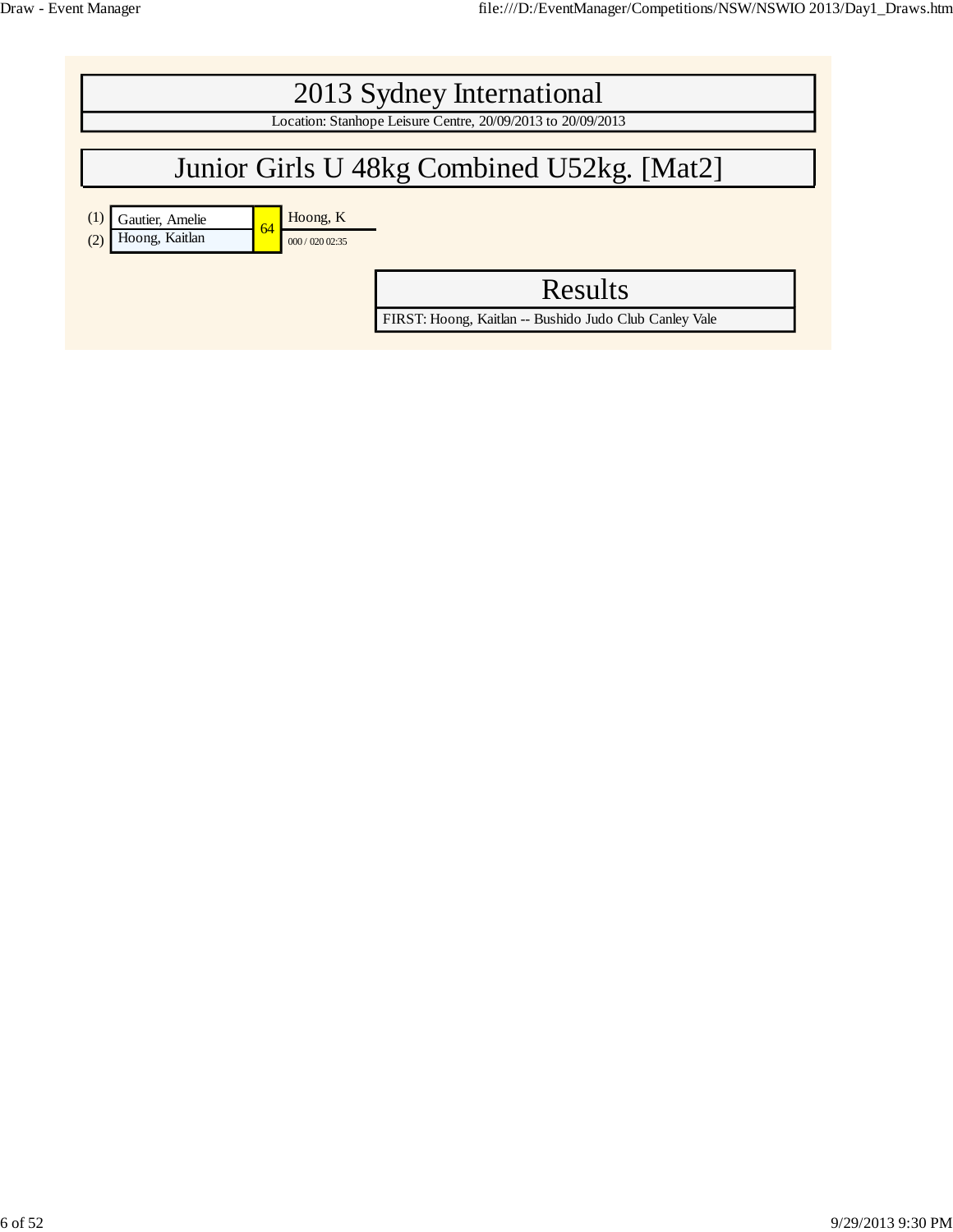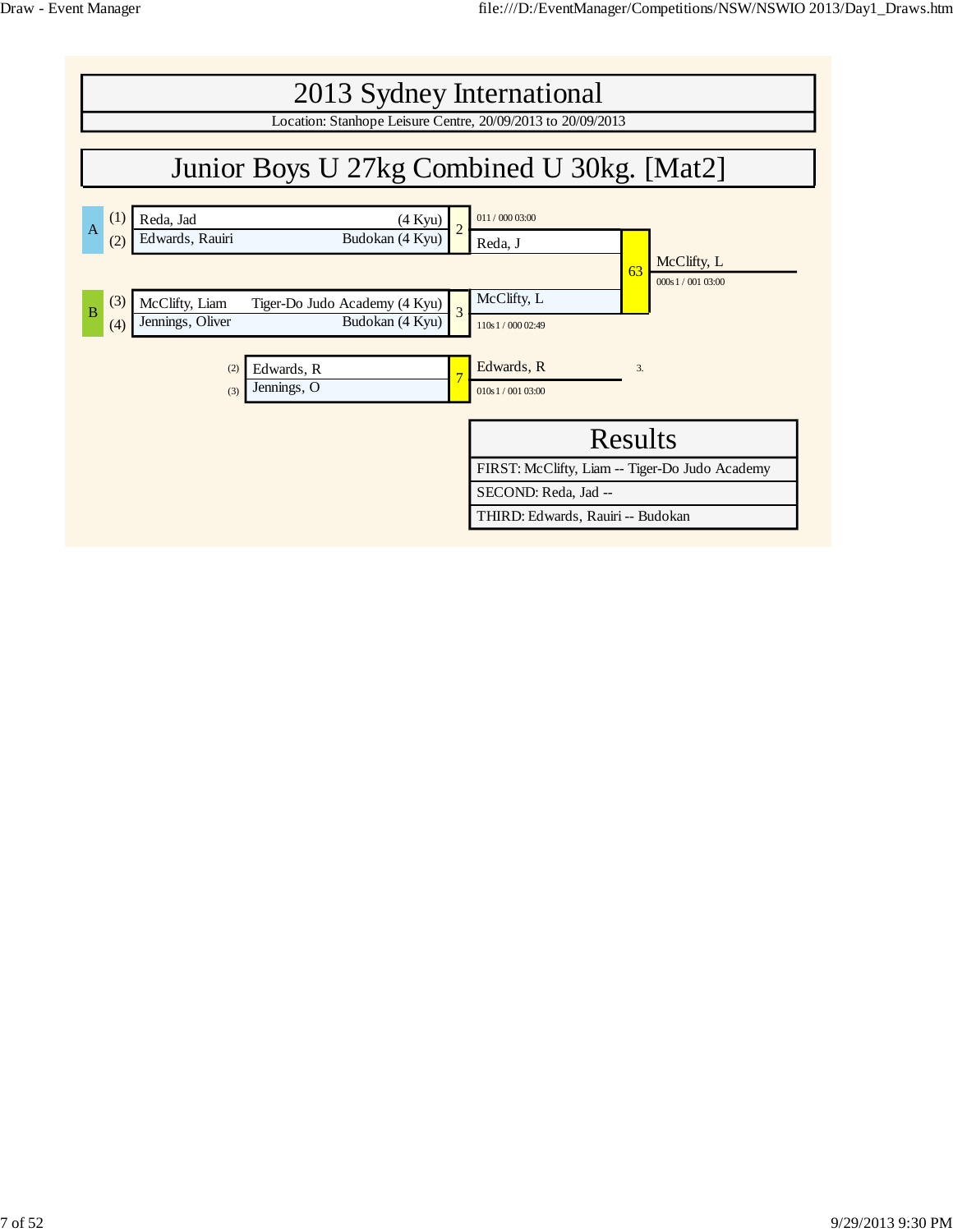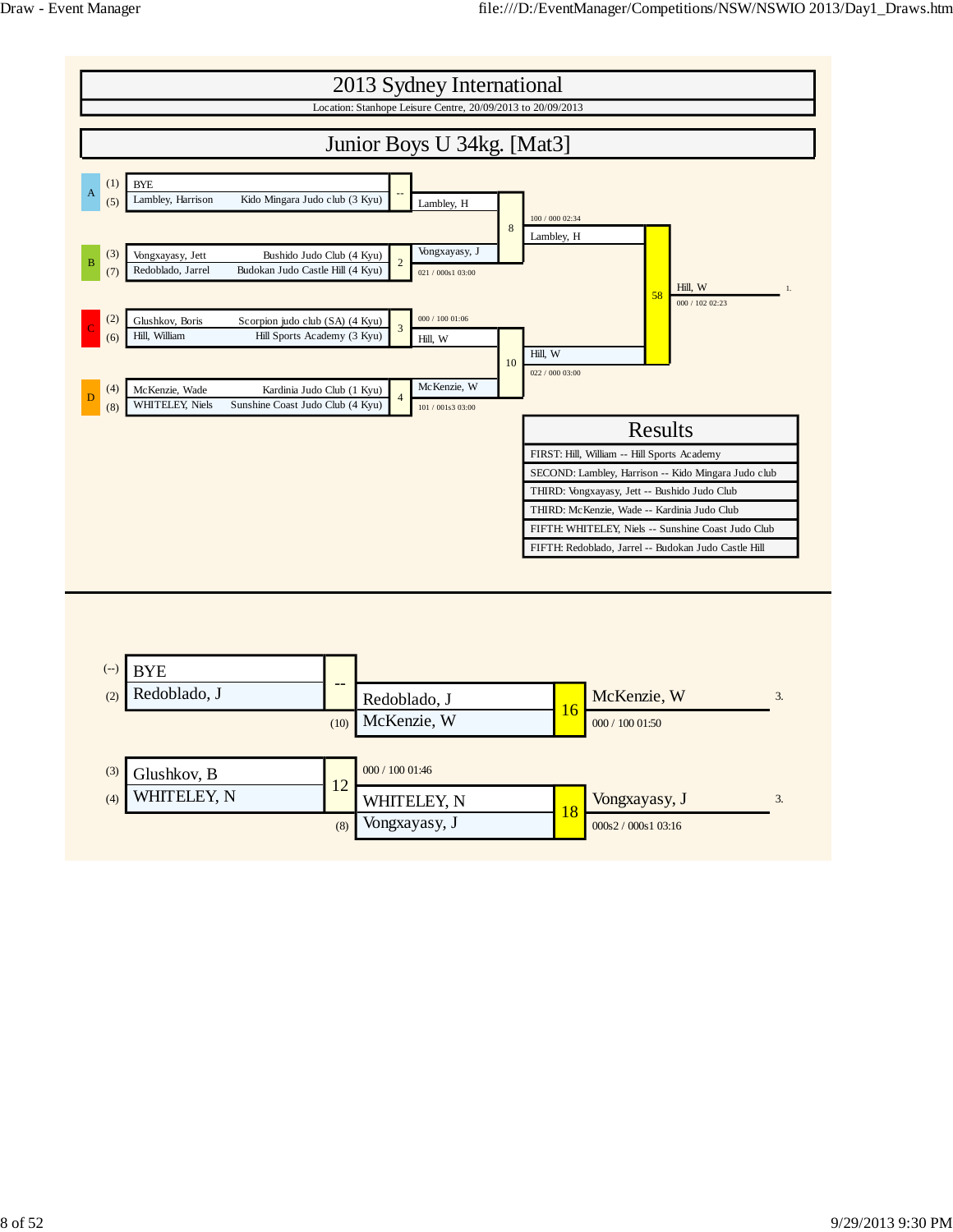| 2013 Sydney International                                   |                                                 |     |                |       |                |            |  |  |  |  |
|-------------------------------------------------------------|-------------------------------------------------|-----|----------------|-------|----------------|------------|--|--|--|--|
| Location: Stanhope Leisure Centre, 20/09/2013 to 20/09/2013 |                                                 |     |                |       |                |            |  |  |  |  |
| Junior Boys U 38kg. [Mat3]                                  |                                                 |     |                |       |                |            |  |  |  |  |
|                                                             |                                                 | 1   | $\overline{2}$ | 3     | <b>Wins</b>    | <b>Pts</b> |  |  |  |  |
|                                                             | Koenig, Ryan<br>UNSW(4 Kyu)                     |     | 100.0          | 100.0 | 2              | 200.0      |  |  |  |  |
| $\overline{2}$                                              | moratidis, sam (FG) Samuri Judo Academy (4 Kyu) | 0.0 |                | 10.0  |                | 10.0       |  |  |  |  |
| 3                                                           | Marist (4 Kyu)<br>Donohue, Kai                  | 0.0 | 0.0            |       | $\overline{0}$ | 0.0        |  |  |  |  |

|  | Platt, Blake  | Nippon Judo Club Auckland (3 Kyu) |     | 100.0 | 100.0 |
|--|---------------|-----------------------------------|-----|-------|-------|
|  | Murray, Elias | Hill Sports Academy (4 Kyu)       | 0.0 |       | 0.0   |



| <b>BYE</b><br>24                             |
|----------------------------------------------|
| <b>BYE</b><br><b>BYE</b><br><b>BYE</b><br>31 |
| <b>BYE</b>                                   |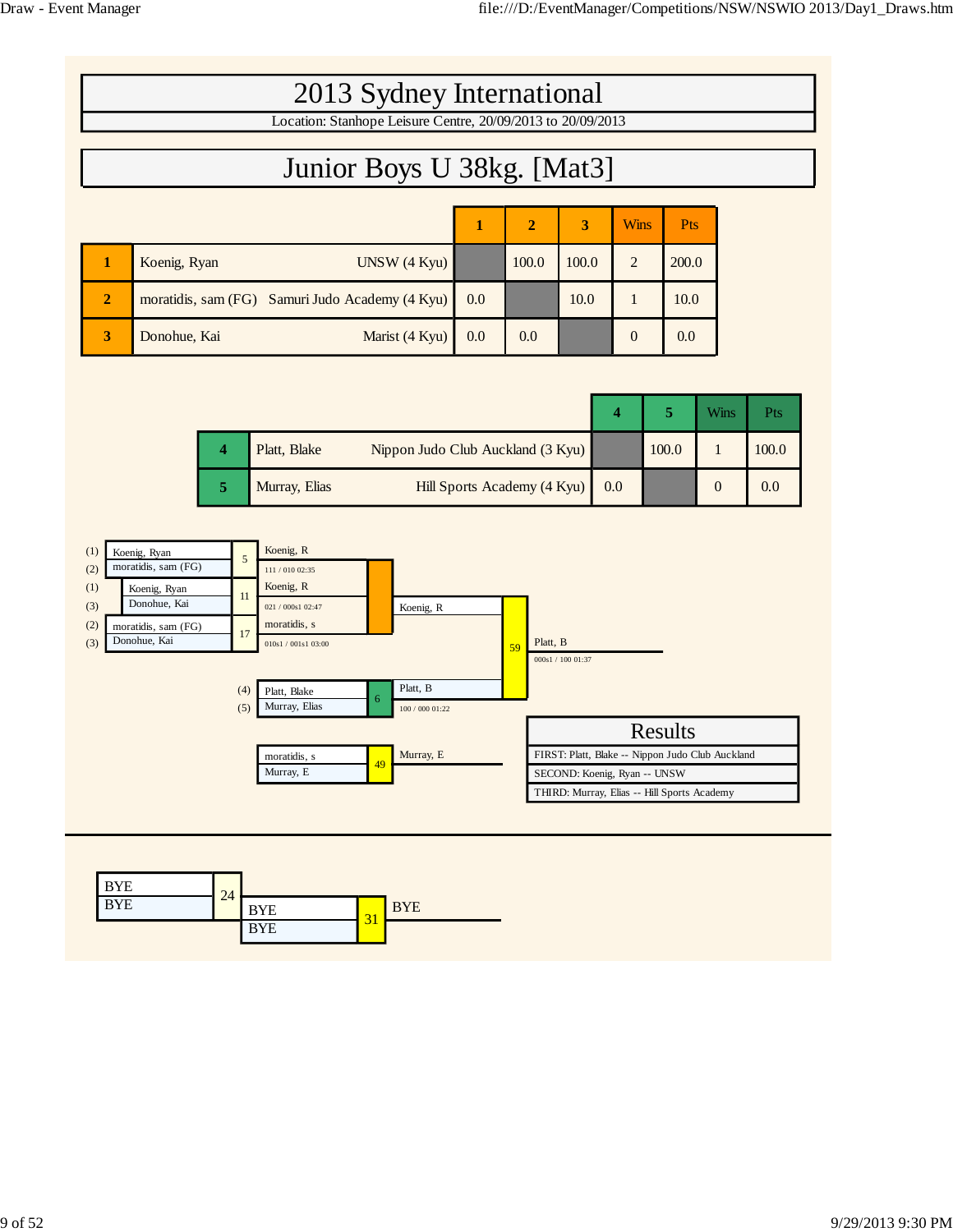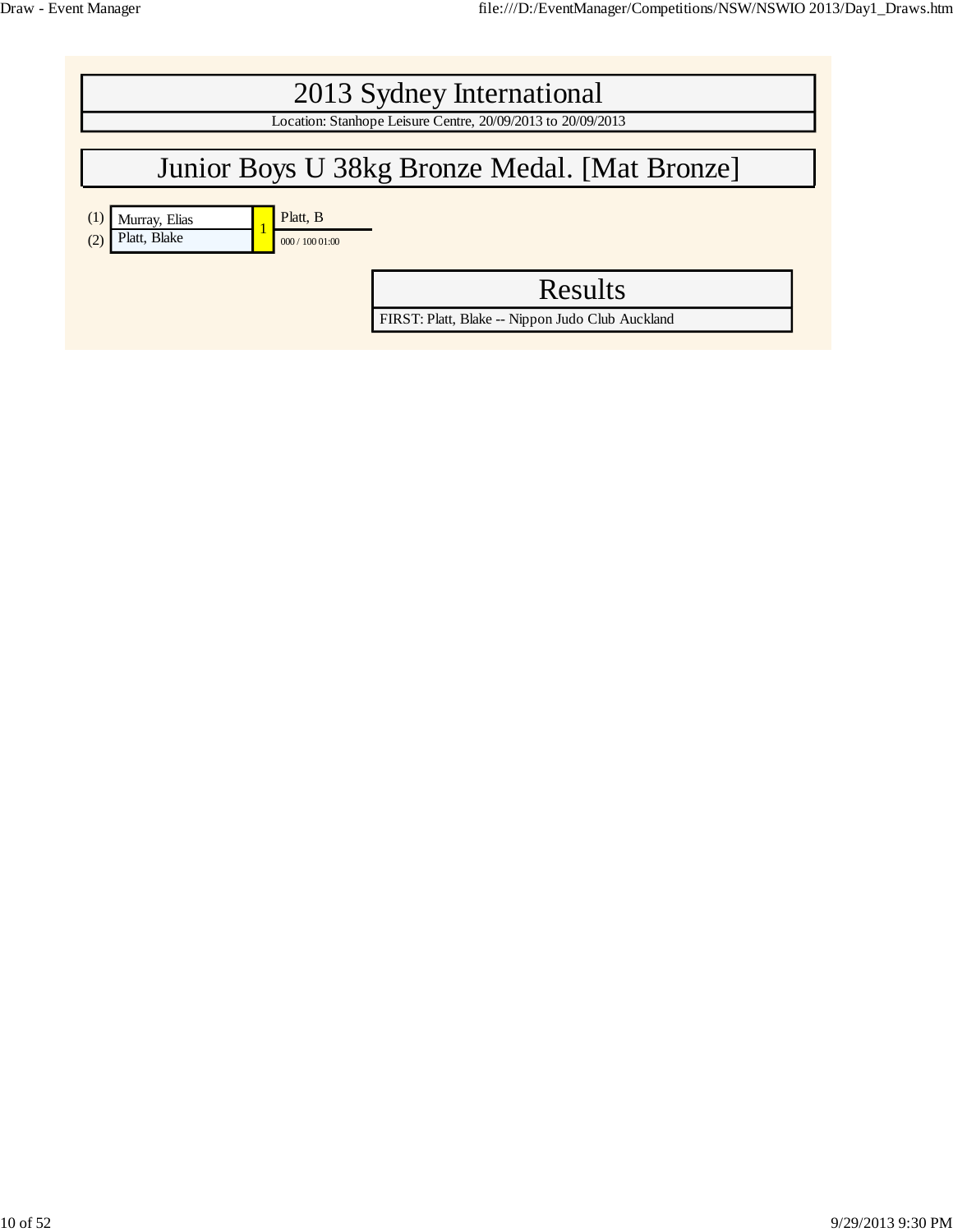| 2013 Sydney International                                   |                |                                           |     |                |       |             |                  |  |  |
|-------------------------------------------------------------|----------------|-------------------------------------------|-----|----------------|-------|-------------|------------------|--|--|
| Location: Stanhope Leisure Centre, 20/09/2013 to 20/09/2013 |                |                                           |     |                |       |             |                  |  |  |
| Junior Boys U 42kg. [Mat2]                                  |                |                                           |     |                |       |             |                  |  |  |
|                                                             |                |                                           | 1   | $\overline{2}$ | 3     | <b>Wins</b> | <b>Pts</b>       |  |  |
|                                                             | Spillane, Liam | Illawarra International Judo Club (3 Kyu) |     | 100.0          | 100.0 | 2           | 200.0            |  |  |
| $\overline{2}$                                              | Zreik, Noah    | Zenbu $(4$ Kyu $)$                        | 0.0 |                | 0.0   | $\Omega$    | 0.0 <sub>1</sub> |  |  |
| 3                                                           | Lindsay, Nat   | Wellington PCYC Judo (3 Kyu)              | 0.0 | 100.0          |       |             | 100.0            |  |  |

|   |                                      |     | <b>Wins</b> | Pts   |
|---|--------------------------------------|-----|-------------|-------|
| 4 | Nguyen, Dong Duong UNSW Judo (4 Kyu) | 0.0 |             | 0.0   |
| 5 | NSW (4 Kyu) 100.0<br>McIntosh, Byron |     |             | 100.0 |



| <b>BYE</b> | 18 |            |          |            |
|------------|----|------------|----------|------------|
| <b>BYE</b> |    | <b>BYE</b> | $\Omega$ | <b>BYE</b> |
|            |    | <b>BYE</b> | 44       |            |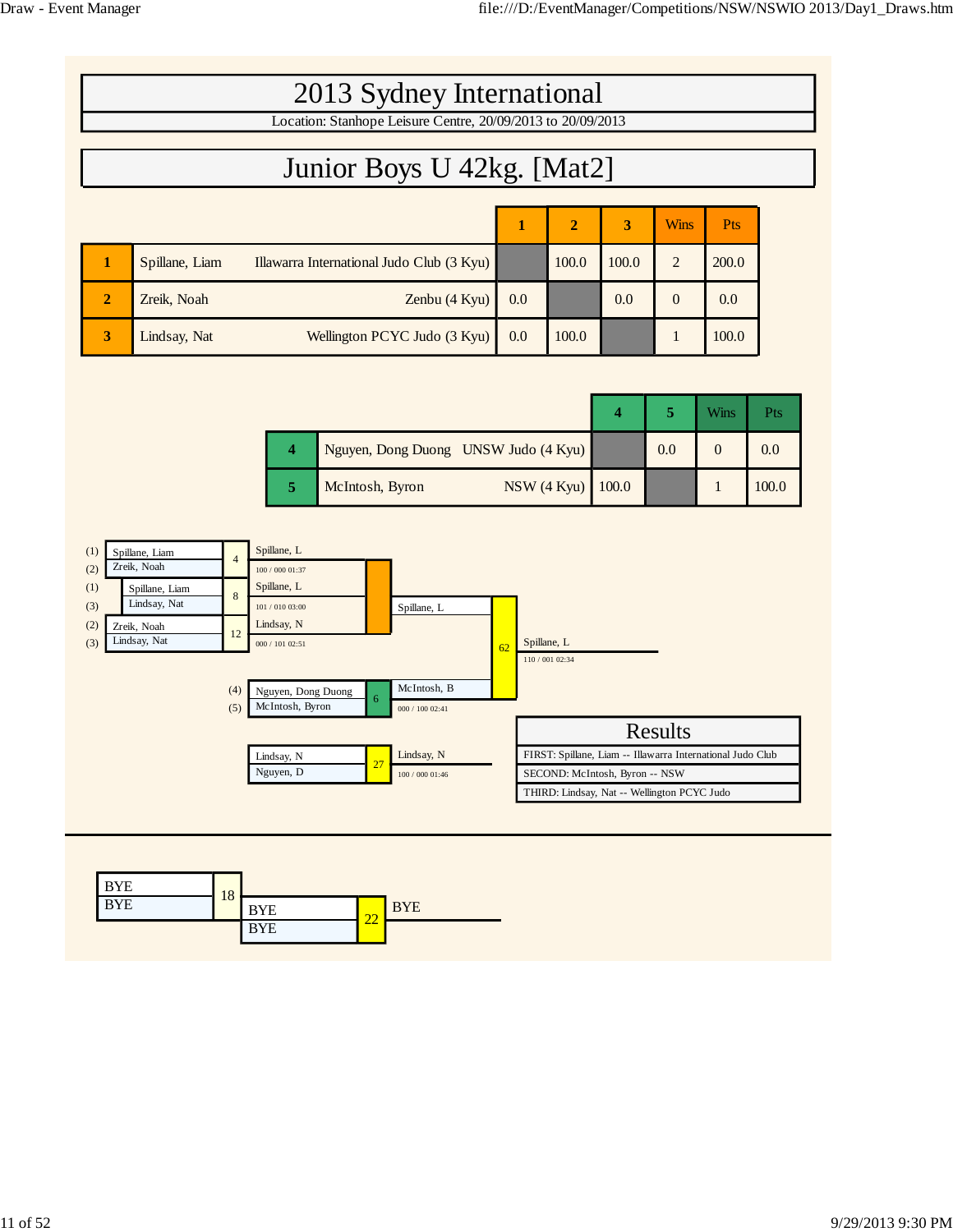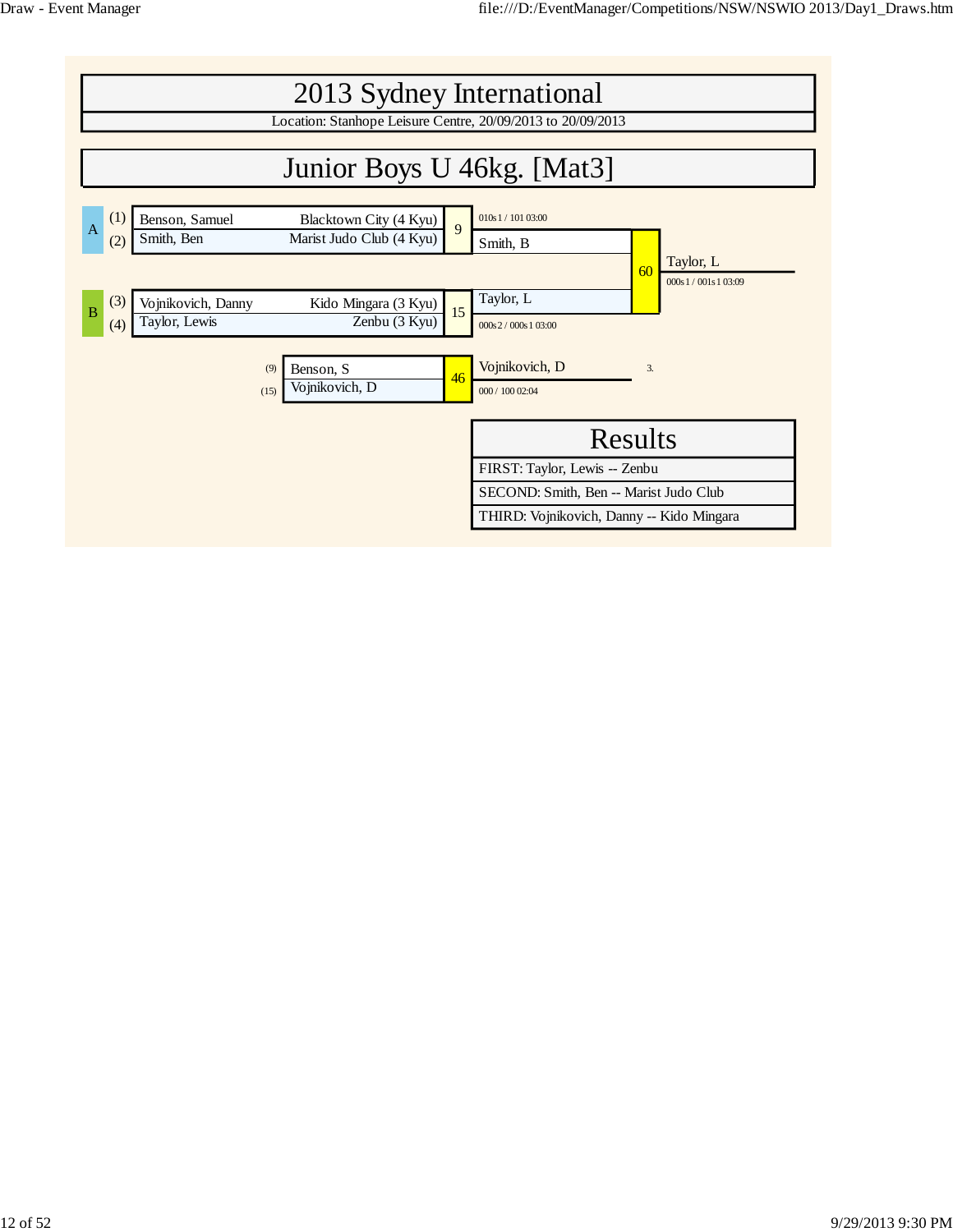| 2013 Sydney International                                   |                                                     |     |                |     |                |            |  |  |  |  |
|-------------------------------------------------------------|-----------------------------------------------------|-----|----------------|-----|----------------|------------|--|--|--|--|
| Location: Stanhope Leisure Centre, 20/09/2013 to 20/09/2013 |                                                     |     |                |     |                |            |  |  |  |  |
|                                                             | Junior Boys U 50kg Combined 50+kg. [Mat3]           |     |                |     |                |            |  |  |  |  |
|                                                             |                                                     |     | $\overline{2}$ | 3   | <b>Wins</b>    | <b>Pts</b> |  |  |  |  |
|                                                             | Song, Mark<br>$UNSW$ Judo Club $(3 Kyu)$            |     | 100.0          | 0.0 |                | 100.0      |  |  |  |  |
| $\overline{2}$                                              | UNSW (3 Kvu)<br>Dawson, Hamish (FG)                 | 0.0 |                | 0.0 | $\Omega$       | 0.0        |  |  |  |  |
| 3                                                           | TIGER-DO MARTIAL ARTS (3 Kyu)<br>Uzelac, Aleksandar | 1.0 | 100.0          |     | $\mathfrak{D}$ | 101.0      |  |  |  |  |

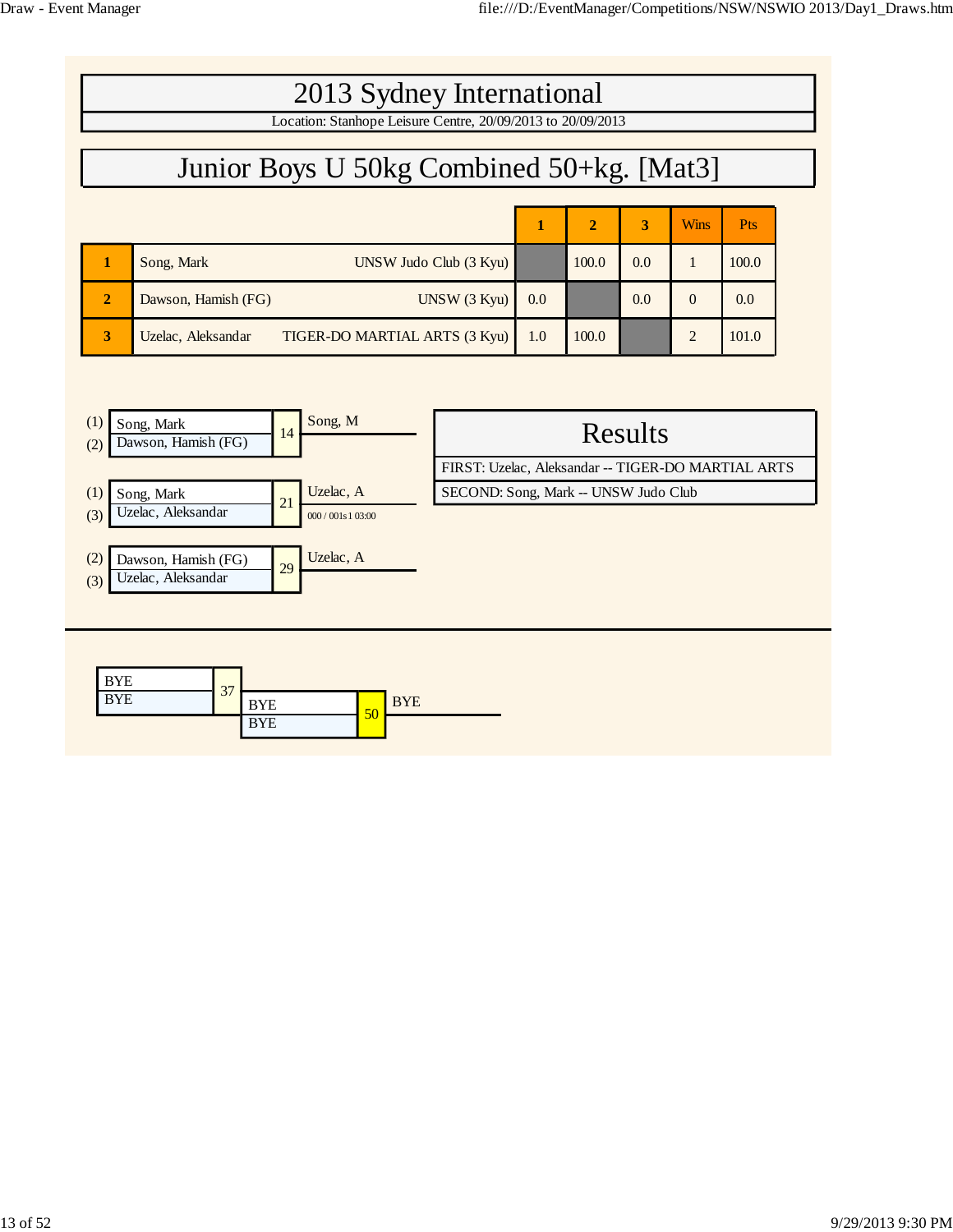| 2013 Sydney International                                   |                |                                 |     |                |       |                |            |  |  |  |
|-------------------------------------------------------------|----------------|---------------------------------|-----|----------------|-------|----------------|------------|--|--|--|
| Location: Stanhope Leisure Centre, 20/09/2013 to 20/09/2013 |                |                                 |     |                |       |                |            |  |  |  |
| Senior Girls U 44kg. [Mat2]                                 |                |                                 |     |                |       |                |            |  |  |  |
|                                                             |                |                                 | 1   | $\overline{2}$ | 3     | <b>Wins</b>    | <b>Pts</b> |  |  |  |
| 1                                                           | Wright, Norika | Lismore PCYC (3 Kyu)            |     | 100.0          | 100.0 | $\overline{2}$ | 200.0      |  |  |  |
| $\overline{2}$                                              | Boyd, Katelyn  | Budokan (2 Kyu)                 | 0.0 |                | 10.0  |                | 10.0       |  |  |  |
| 3                                                           | Walker, Paige  | Illawarra International (2 Kyu) | 0.0 | 0.0            |       | $\theta$       | 0.0        |  |  |  |

|  | Hills PCYC (3 Kyu)<br>Conran, Isabelle                   | 0.0 | 0.0   |
|--|----------------------------------------------------------|-----|-------|
|  | WHITELEY, Natasha Sunshine Coast Judo Club (3 Kyu) 100.0 |     | 100.0 |



| BYE        |    |            |                          |            |  |  |
|------------|----|------------|--------------------------|------------|--|--|
| <b>BYE</b> | 28 | <b>BYE</b> | $\overline{\phantom{a}}$ | <b>BYE</b> |  |  |
|            |    | <b>BYE</b> | -27                      |            |  |  |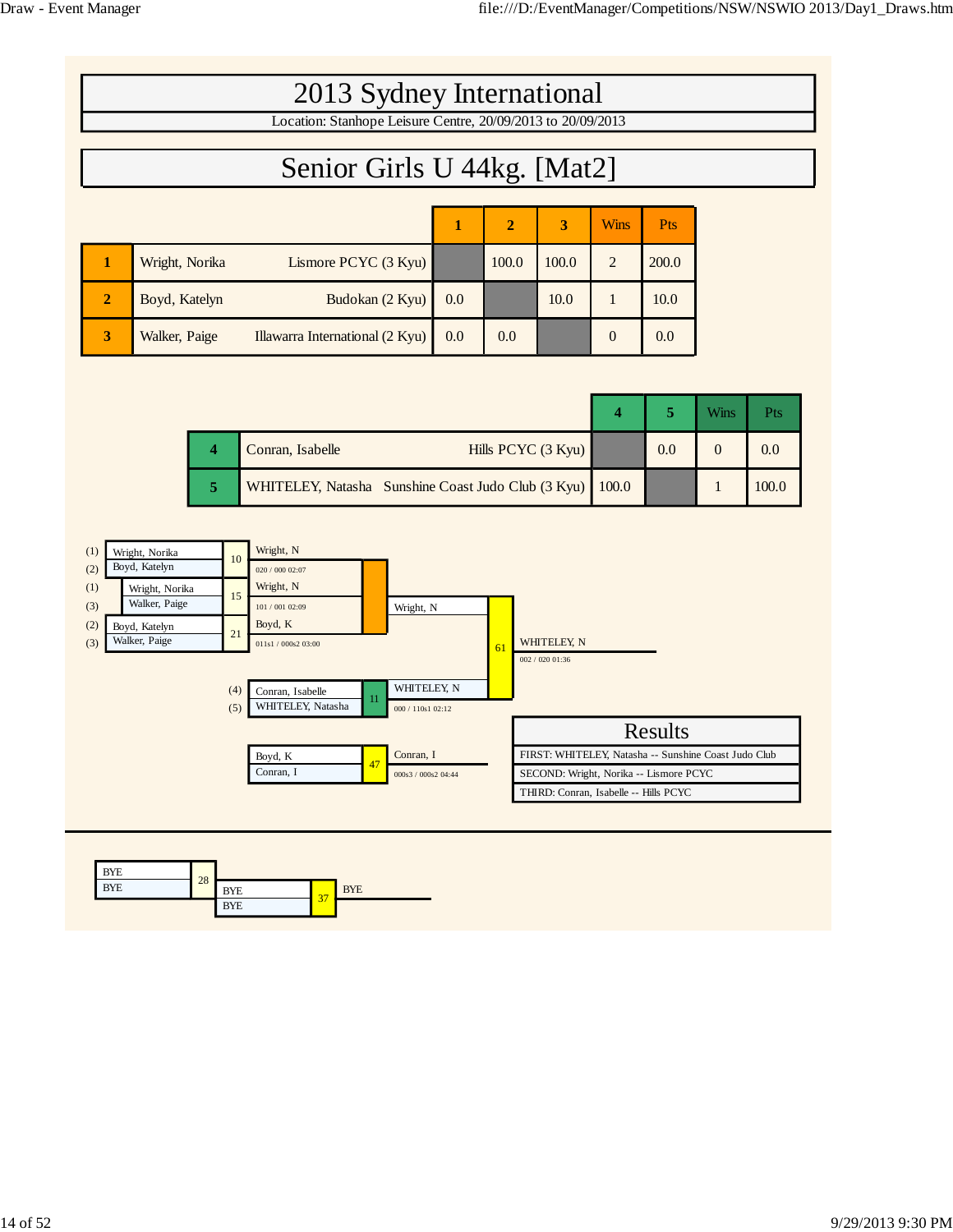| 2013 Sydney International<br>Location: Stanhope Leisure Centre, 20/09/2013 to 20/09/2013 |                |                                |       |       |     |                |            |  |
|------------------------------------------------------------------------------------------|----------------|--------------------------------|-------|-------|-----|----------------|------------|--|
|                                                                                          |                |                                |       |       |     |                |            |  |
|                                                                                          |                | Senior Girls U 48kg. [Mat3]    |       |       |     |                |            |  |
|                                                                                          |                |                                |       |       |     |                |            |  |
|                                                                                          |                |                                | 1     | 2     | 3   | <b>Wins</b>    | <b>Pts</b> |  |
|                                                                                          | Raze, Mathilde | Bourail (4 Kyu)                |       | 100.0 | 0.0 | 1              | 100.0      |  |
| $\overline{2}$                                                                           | potter, shekea | bushido $(2 Kyu)$              | 0.0   |       | 0.0 | $\overline{0}$ | 0.0        |  |
| 3                                                                                        | Lane, Kendall  | Budokan Judo Club Inc. (3 Kyu) | 100.0 | 100.0 |     | $\overline{2}$ | 200.0      |  |
|                                                                                          |                |                                |       |       |     |                |            |  |
|                                                                                          |                |                                |       |       |     |                |            |  |

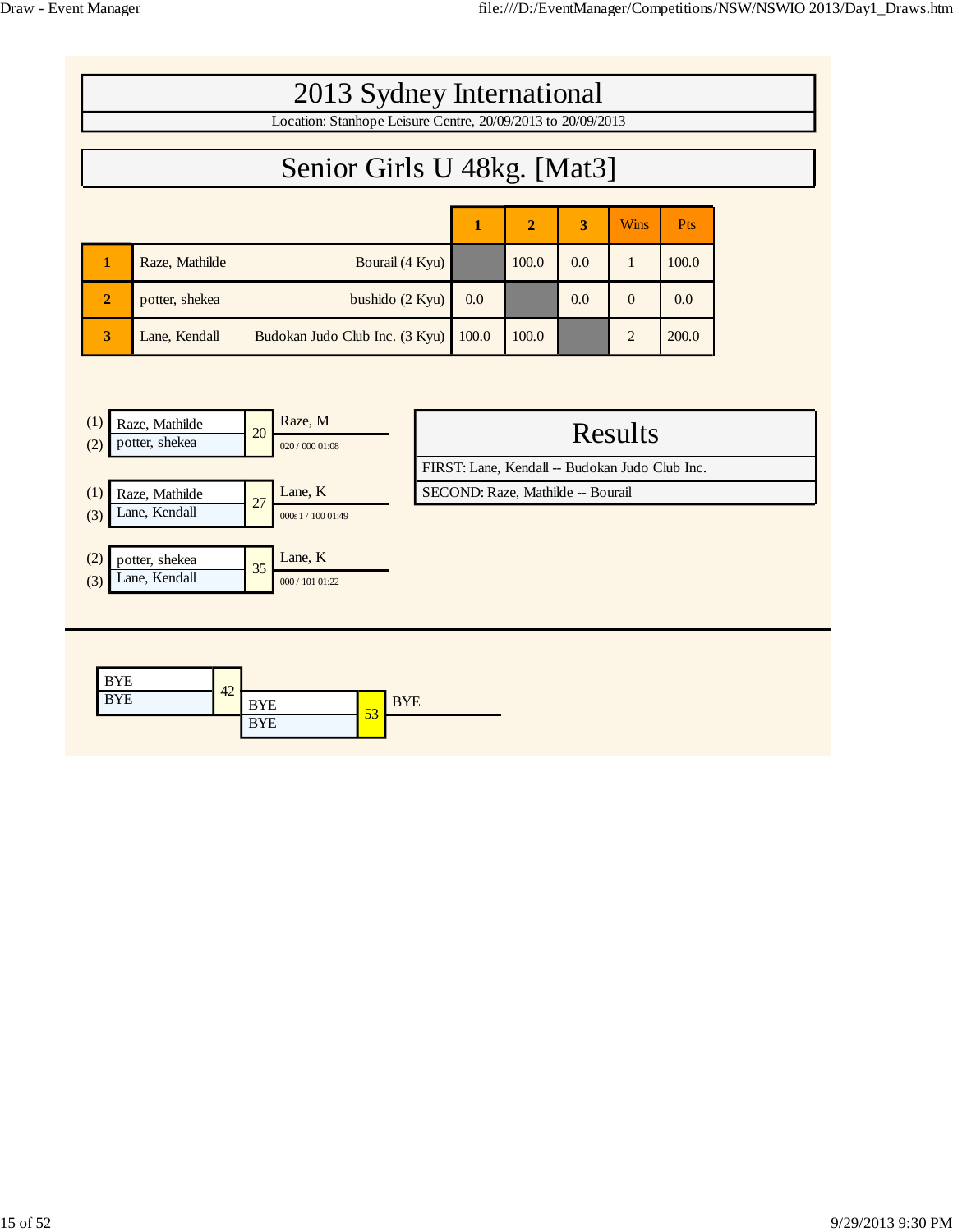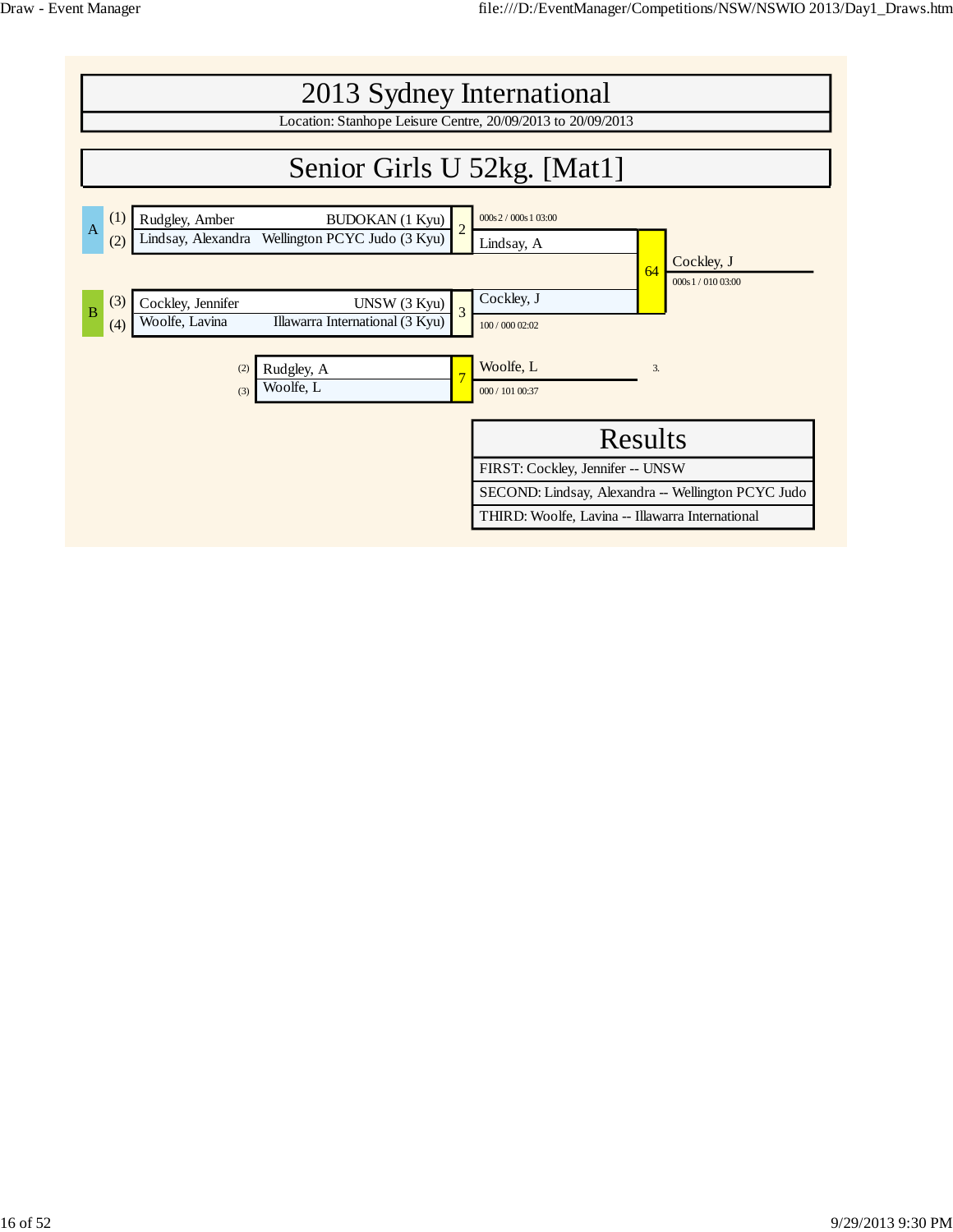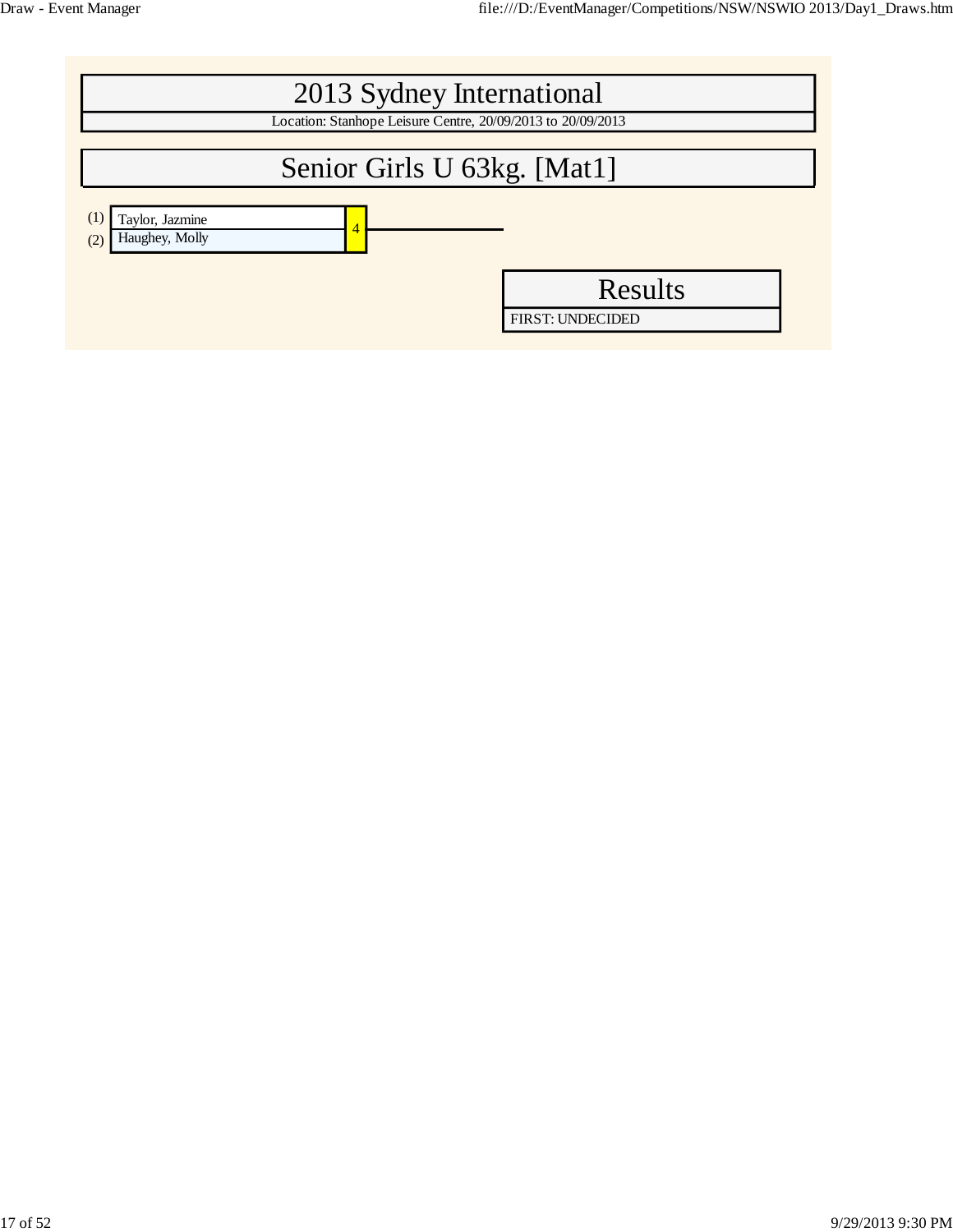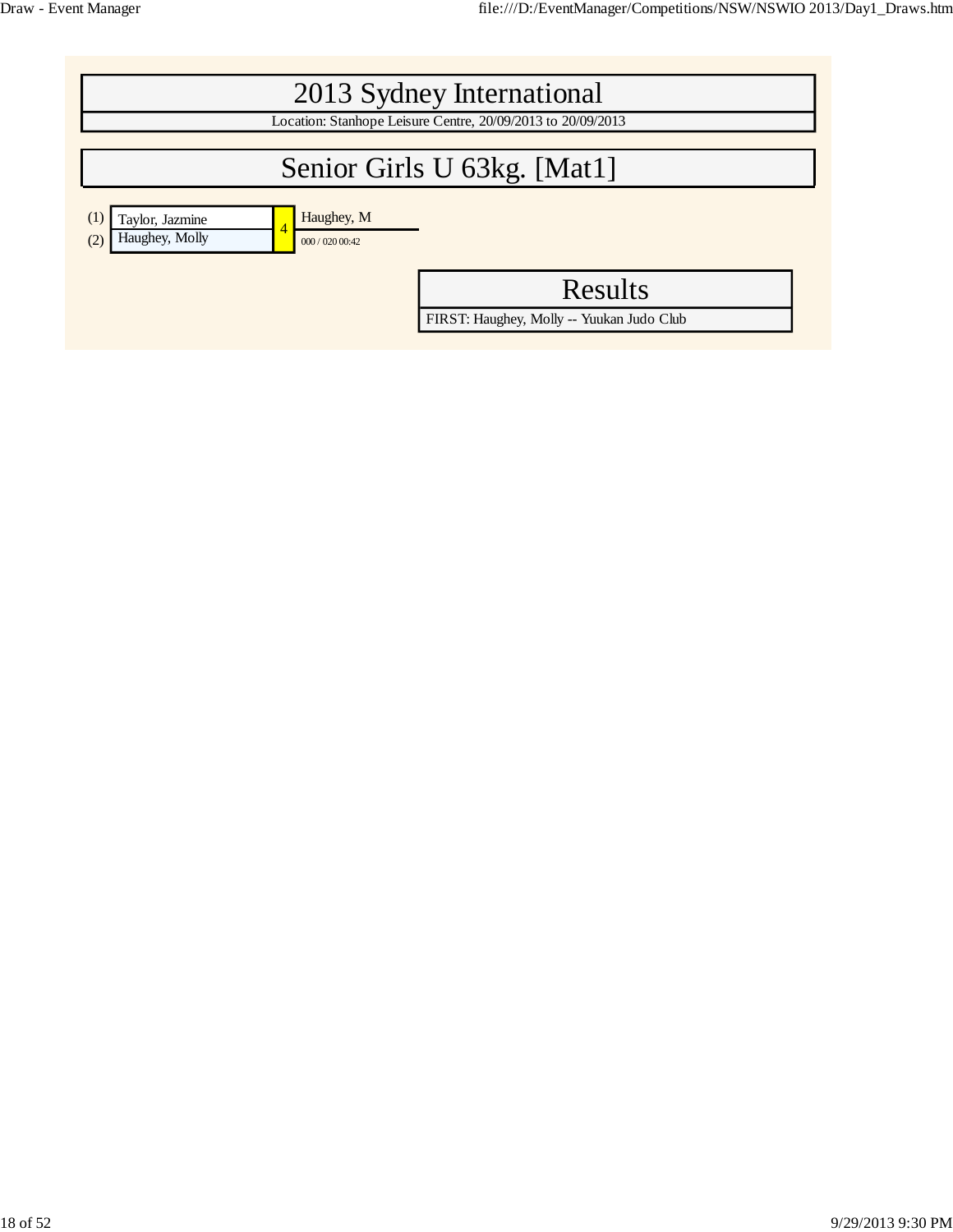|                | 2013 Sydney International                                   |       |                |     |                |            |  |  |  |
|----------------|-------------------------------------------------------------|-------|----------------|-----|----------------|------------|--|--|--|
|                | Location: Stanhope Leisure Centre, 20/09/2013 to 20/09/2013 |       |                |     |                |            |  |  |  |
|                | Senior Girls U 57kg. [Mat3]                                 |       |                |     |                |            |  |  |  |
|                |                                                             |       |                |     |                |            |  |  |  |
|                |                                                             | ш     | $\overline{2}$ | 3   | <b>Wins</b>    | <b>Pts</b> |  |  |  |
|                | Naidoo, Kasiea<br>Kido Mingara (2 Kyu)                      |       | 100.0          | 0.0 | 1              | 100.0      |  |  |  |
| $\overline{2}$ | Glendenning Judo Club (4 Kyu)<br>Hoy, Cristelle             | 0.0   |                | 0.0 | $\overline{0}$ | 0.0        |  |  |  |
| 3              | st marys RSL judo (3 Kyu)<br>Hemmings, Dakota               | 100.0 | 10.0           |     | $\overline{2}$ | 110.0      |  |  |  |
|                |                                                             |       |                |     |                |            |  |  |  |

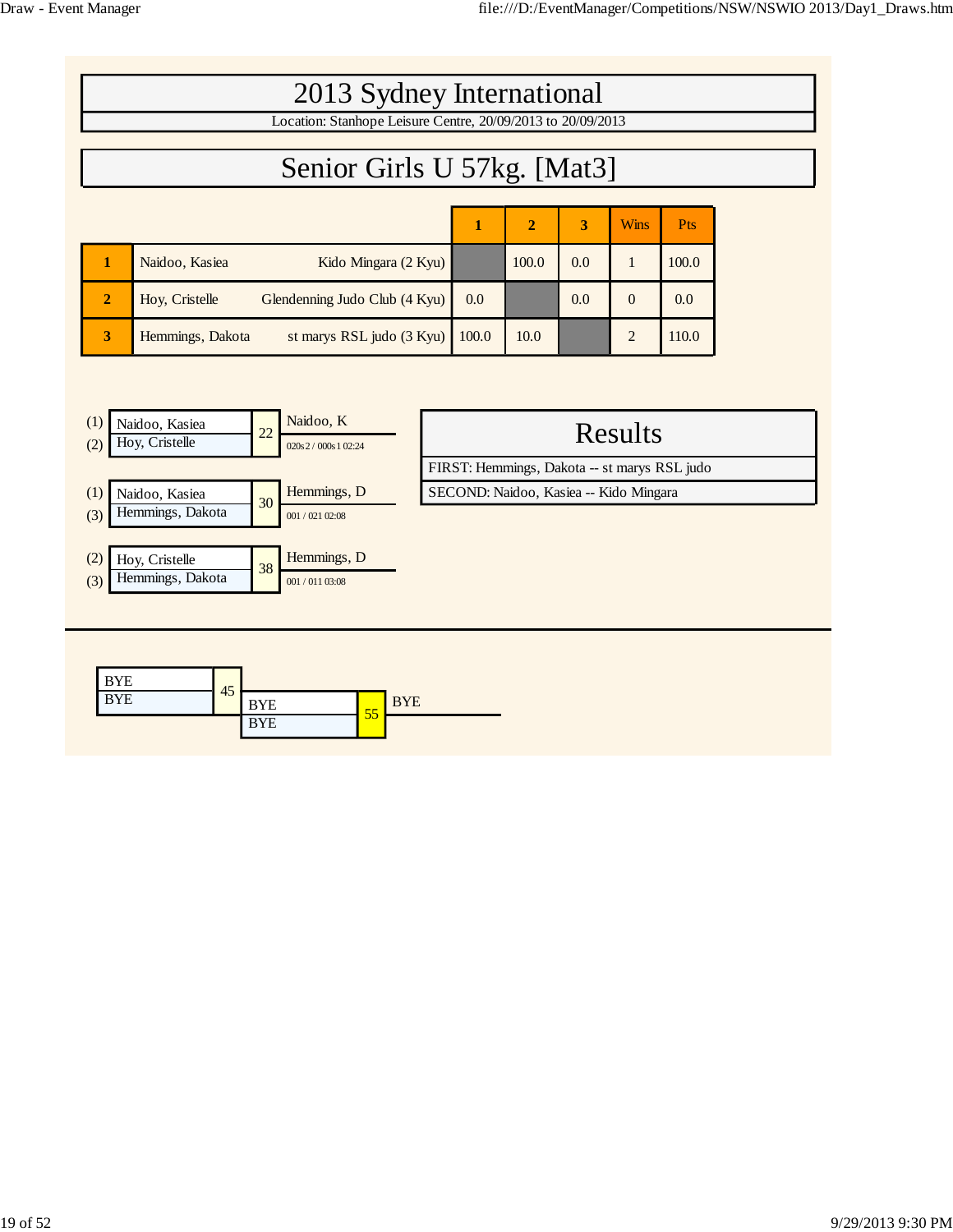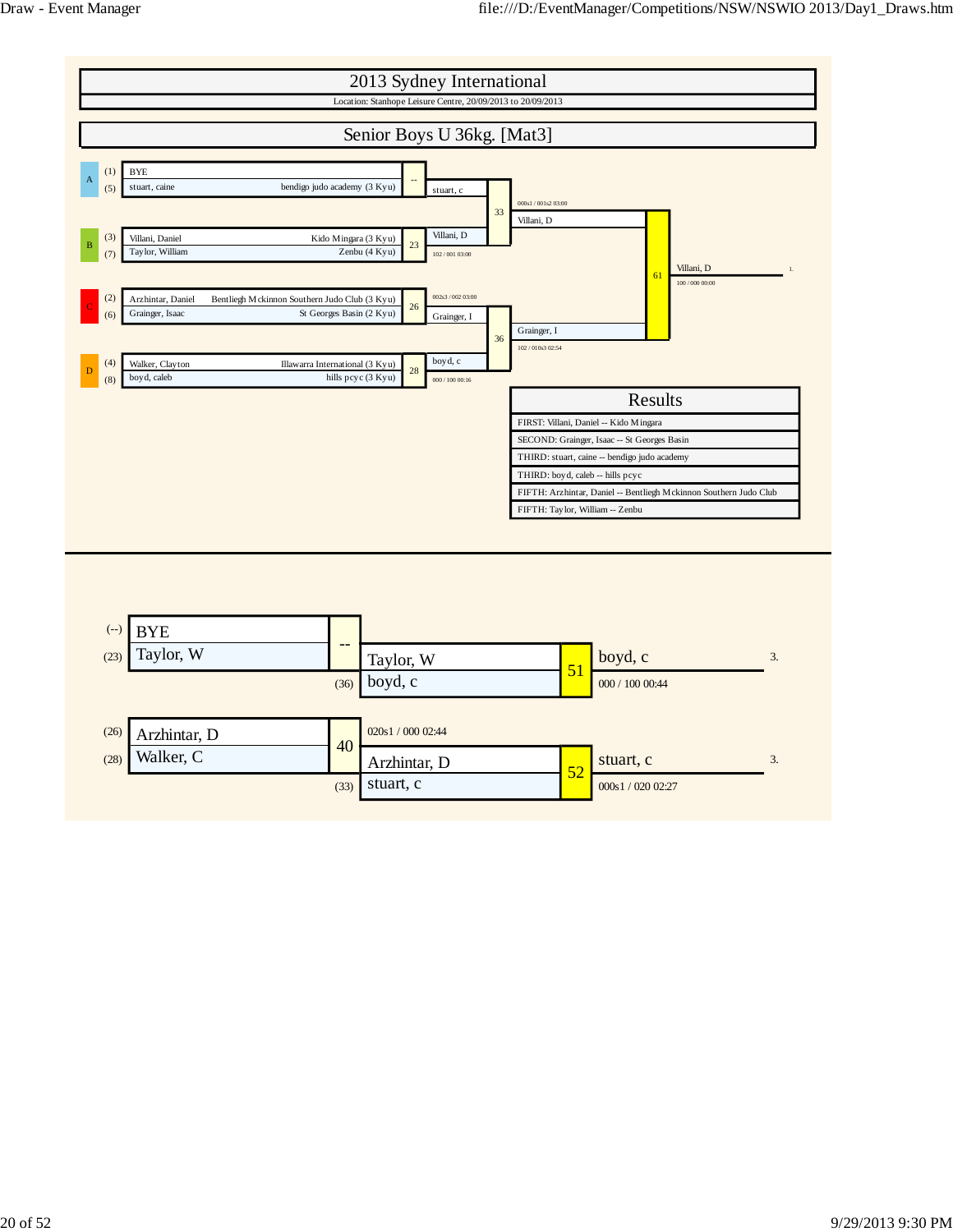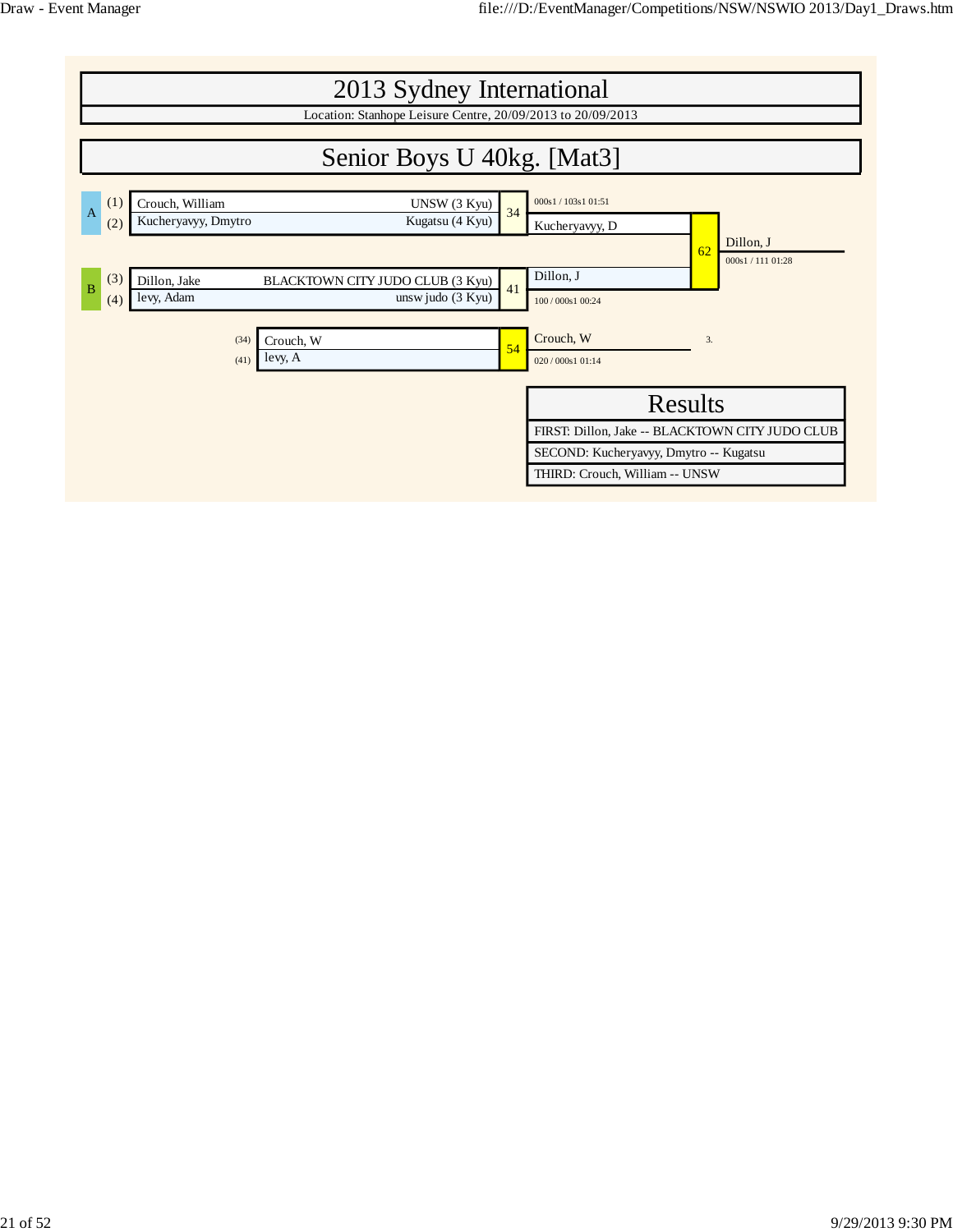|                          | 2013 Sydney International                                                         |       |                |                                                                        |                |       |  |
|--------------------------|-----------------------------------------------------------------------------------|-------|----------------|------------------------------------------------------------------------|----------------|-------|--|
|                          | Location: Stanhope Leisure Centre, 20/09/2013 to 20/09/2013                       |       |                |                                                                        |                |       |  |
|                          | Senior Boys U 45kg. [Mat2]                                                        |       |                |                                                                        |                |       |  |
|                          |                                                                                   | 1     | $\overline{2}$ | 3                                                                      | <b>Wins</b>    | Pts   |  |
| 1                        | Talevski, Damon<br>Kardinia Judo Club (2 Kyu)                                     |       | 0.0            | 0.0                                                                    | $\mathbf{0}$   | 0.0   |  |
| $\boldsymbol{2}$         | Siltchenko, Laurence<br>UNSW(3 Kyu)                                               | 100.0 |                | 100.0                                                                  | 2              | 200.0 |  |
| 3                        | UNSW (3 Kyu)<br>Leong, Nicholas                                                   | 100.0 | 0.0            |                                                                        | $\mathbf{1}$   | 100.0 |  |
|                          |                                                                                   |       |                |                                                                        |                |       |  |
| (1)<br>(2)               | Siltchenko, L<br>Talevski, Damon<br>23<br>Siltchenko, Laurence<br>000 / 111 00:55 |       |                |                                                                        | <b>Results</b> |       |  |
| (1)<br>(3)               | Leong, N<br>Talevski, Damon<br>31<br>Leong, Nicholas<br>000s1/02201:34            |       |                | FIRST: Siltchenko, Laurence -- UNSW<br>SECOND: Leong, Nicholas -- UNSW |                |       |  |
| (2)<br>(3)               | Siltchenko, L<br>Siltchenko, Laurence<br>16<br>Leong, Nicholas<br>100 / 000 00:17 |       |                |                                                                        |                |       |  |
| <b>BYE</b><br><b>BYE</b> | 38<br><b>BYE</b><br><b>BYE</b><br>48<br>$\overline{N}$                            |       |                |                                                                        |                |       |  |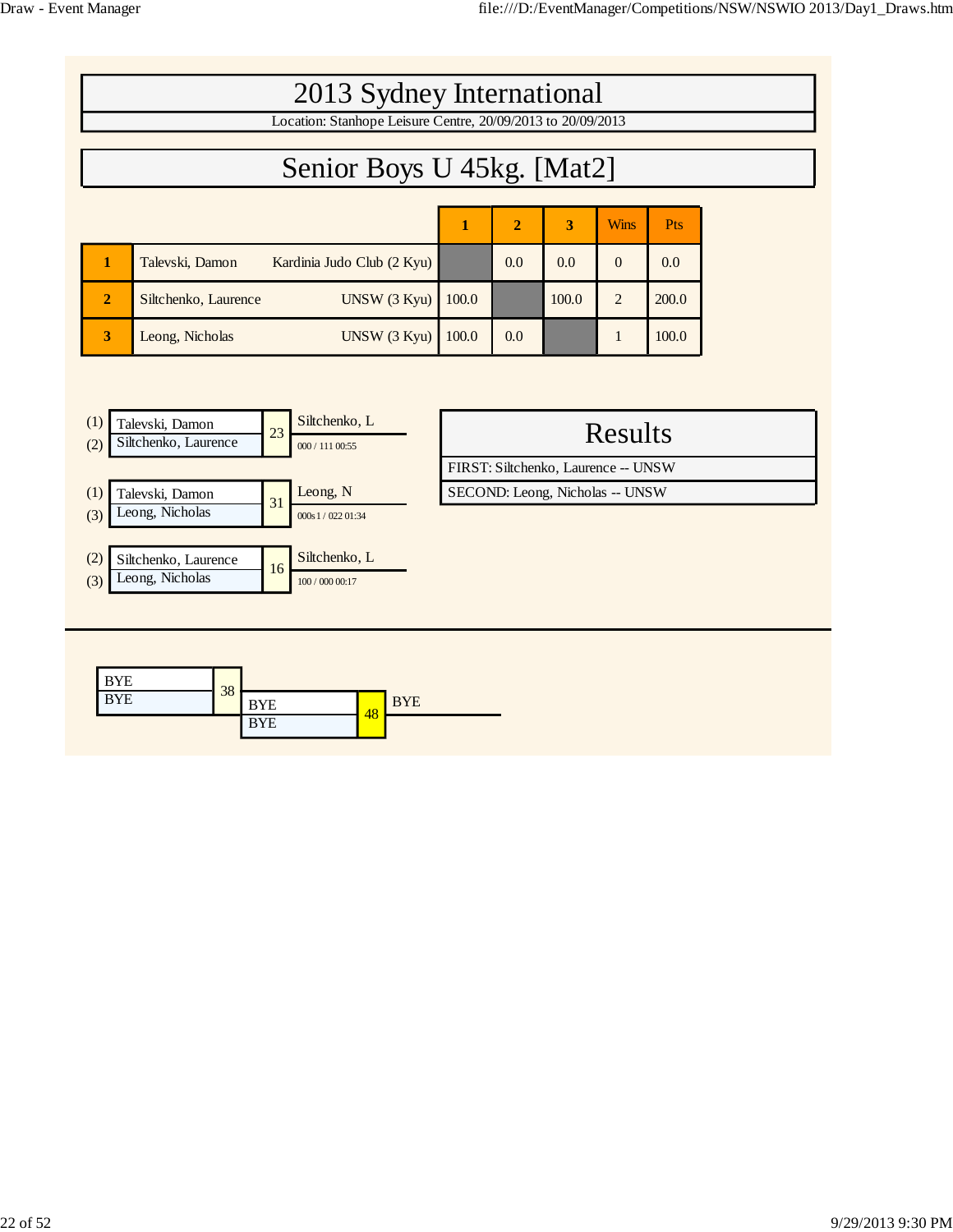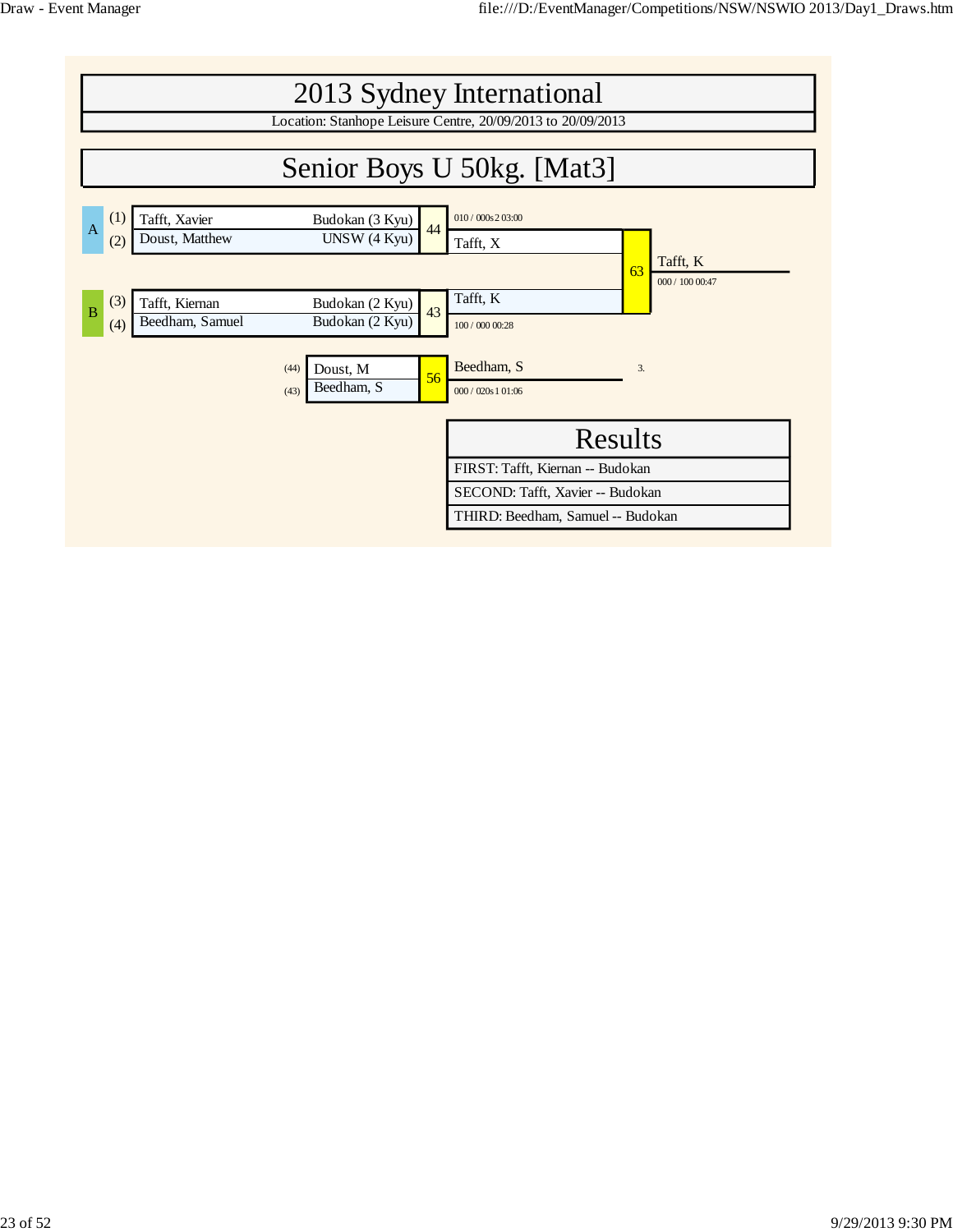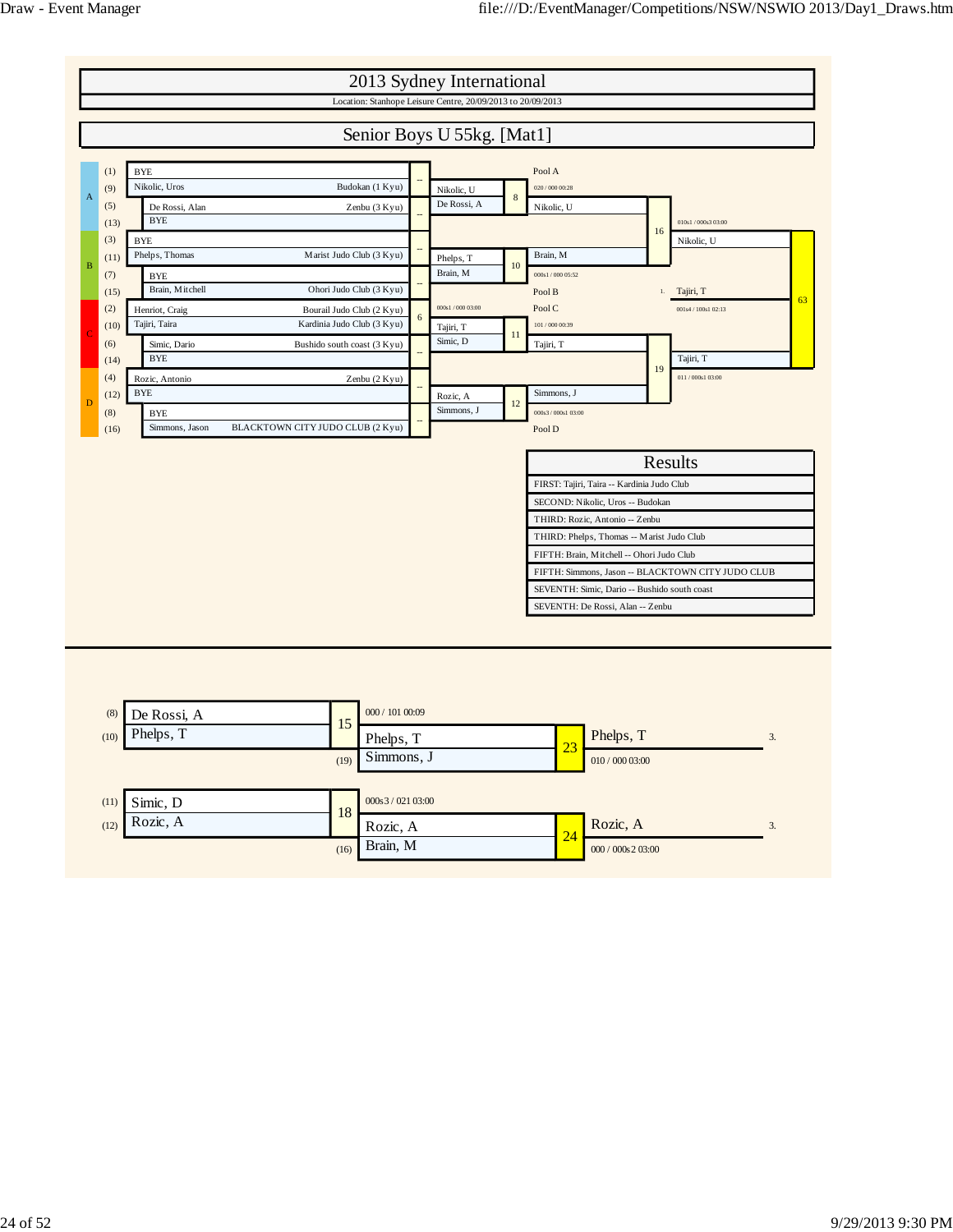|                                                                                                                                                | 2013 Sydney International                                                                                                                                                                                                                                                                   |                              |                                                                      |     |                  |                                                                |       |
|------------------------------------------------------------------------------------------------------------------------------------------------|---------------------------------------------------------------------------------------------------------------------------------------------------------------------------------------------------------------------------------------------------------------------------------------------|------------------------------|----------------------------------------------------------------------|-----|------------------|----------------------------------------------------------------|-------|
|                                                                                                                                                | Location: Stanhope Leisure Centre, 20/09/2013 to 20/09/2013                                                                                                                                                                                                                                 |                              |                                                                      |     |                  |                                                                |       |
|                                                                                                                                                | Senior Boys U 60kg. [Mat1]                                                                                                                                                                                                                                                                  |                              |                                                                      |     |                  |                                                                |       |
|                                                                                                                                                |                                                                                                                                                                                                                                                                                             | $\mathbf{1}$                 | $\overline{2}$                                                       | 3   | <b>Wins</b>      | Pts                                                            |       |
| Lee, Branden<br>$\mathbf{1}$                                                                                                                   | Shinsei (3 Kyu)                                                                                                                                                                                                                                                                             |                              | 0.0                                                                  | 0.0 | $\boldsymbol{0}$ | 0.0                                                            |       |
| $\boldsymbol{2}$<br>Tandean, Bjorn                                                                                                             | Budokan (4 Kyu)                                                                                                                                                                                                                                                                             | 1.0                          |                                                                      | 0.0 | $\mathbf{1}$     | 1.0                                                            |       |
| $\mathbf{3}$<br>Elaluf, Yishai                                                                                                                 | Bentleigh Mckinnon Southern Judo club (2 Kyu)                                                                                                                                                                                                                                               | 100.0                        | 100.0                                                                |     | $\overline{c}$   | 200.0                                                          |       |
|                                                                                                                                                |                                                                                                                                                                                                                                                                                             |                              |                                                                      |     |                  |                                                                |       |
|                                                                                                                                                |                                                                                                                                                                                                                                                                                             |                              |                                                                      | 4   | $\sqrt{5}$       | Wins                                                           | Pts   |
|                                                                                                                                                | Stewart, Liam<br>4                                                                                                                                                                                                                                                                          |                              | Budokan (2 Kyu)                                                      |     | 100.0            | $\mathbf{1}$                                                   | 100.0 |
|                                                                                                                                                | 5<br>Mokari, Arrashk                                                                                                                                                                                                                                                                        |                              | ABSA (3 Kyu)                                                         | 0.0 |                  | $\mathbf{0}$                                                   | 0.0   |
| (1)<br>Lee, Branden<br>Tandean, Bjorn<br>(2)<br>(1)<br>Lee, Branden<br>Elaluf, Yishai<br>(3)<br>(2)<br>Tandean, Bjorn<br>Elaluf, Yishai<br>(3) | Tandean, B<br>14<br>000 / 001 03:11<br>Elaluf, Y<br>20<br>000 / 100 00:17<br>Elaluf, Y<br>Elaluf, Y<br>25<br>000 / 100 00:07<br>62<br>Stewart, L<br>(4)<br>Stewart, Liam<br>21<br>Mokari, Arrashk<br>(5)<br>100 / 000 01:05<br>Tandean, B<br>Tandean, B<br>50<br>Mokari, A<br>100/000 00:00 | Elaluf, Y<br>110 / 000 00:48 | SECOND: Stewart, Liam -- Budokan<br>THIRD: Tandean, Bjorn -- Budokan |     | Results          | FIRST: Elaluf, Yishai -- Bentleigh Mckinnon Southern Judo club |       |
| <b>BYE</b><br><b>BYE</b>                                                                                                                       | 29<br><b>BYE</b><br><b>BYE</b><br>33                                                                                                                                                                                                                                                        |                              |                                                                      |     |                  |                                                                |       |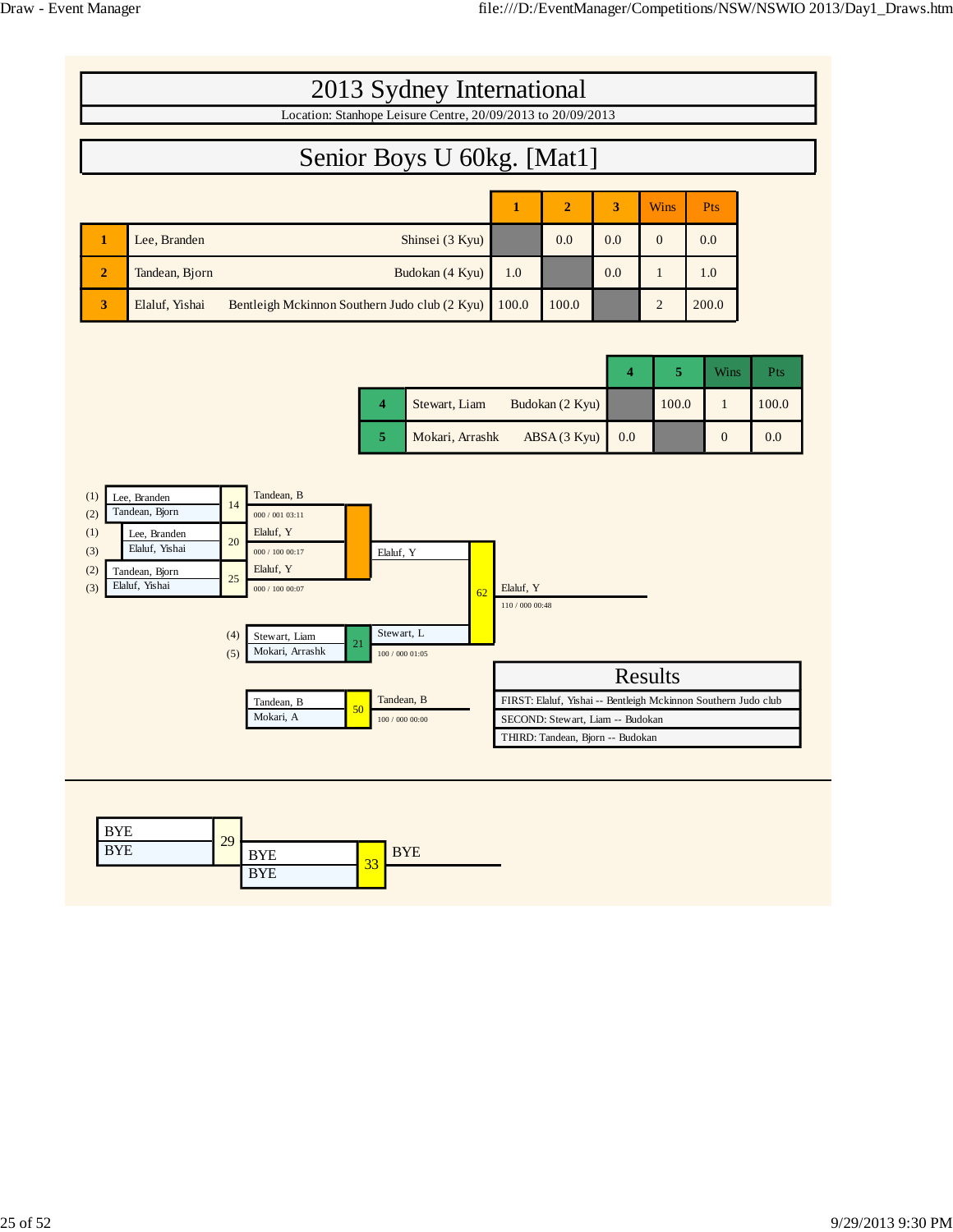|                |                  | 2013 Sydney International                                   |       |                |     |                |            |  |  |
|----------------|------------------|-------------------------------------------------------------|-------|----------------|-----|----------------|------------|--|--|
|                |                  | Location: Stanhope Leisure Centre, 20/09/2013 to 20/09/2013 |       |                |     |                |            |  |  |
|                |                  | Senior Boys U 66kg. [Mat1]                                  |       |                |     |                |            |  |  |
|                |                  |                                                             |       | $\overline{2}$ | 3   | <b>Wins</b>    | <b>Pts</b> |  |  |
| 1              | Wheeler, Connor  | Kardinia (3 Kyu)                                            |       | 0.0            | 0.0 | $\Omega$       | 0.0        |  |  |
| $\overline{2}$ | Smith, Connor    | Marist (3 Kyu)                                              | 100.0 |                | 0.0 |                | 100.0      |  |  |
| 3              | Redzeposki, Baki | Zenbu $(2 Kyu)$                                             | 100.0 | 10.0           |     | $\overline{2}$ | 110.0      |  |  |

|  |                                        |     | Wins | Pts   |
|--|----------------------------------------|-----|------|-------|
|  | Oasa, Tiberius<br>Zenbu $(3 Kyu)$      | 0.0 |      | 0.0   |
|  | TAKIZAWA, RYUTARO OOHORI (3 Kyu) 100.0 |     |      | 100.0 |



| <b>BYE</b> |    |            |    |            |
|------------|----|------------|----|------------|
| <b>BYE</b> | 36 | <b>BYE</b> | 40 | <b>BYE</b> |
|            |    | <b>BYE</b> |    |            |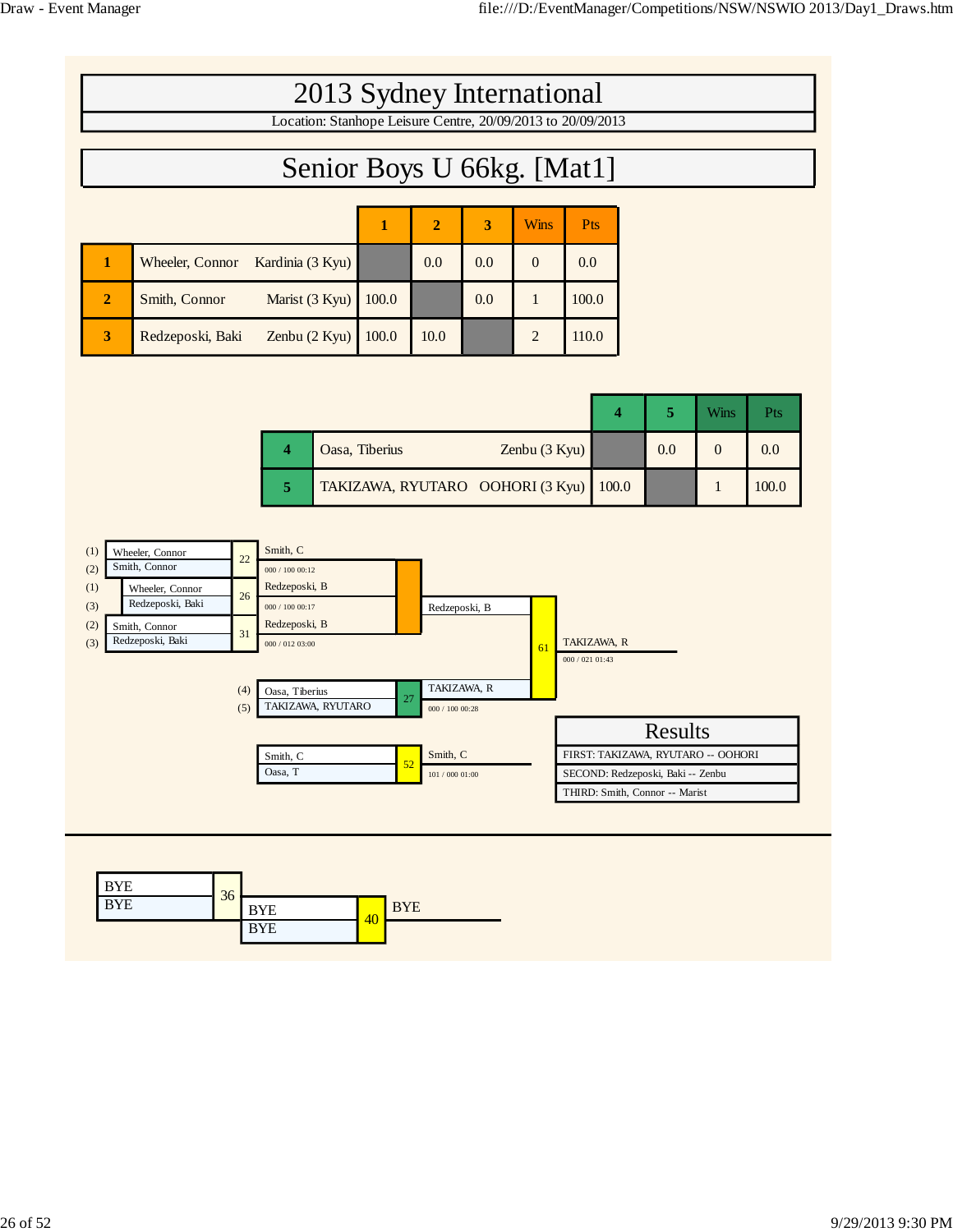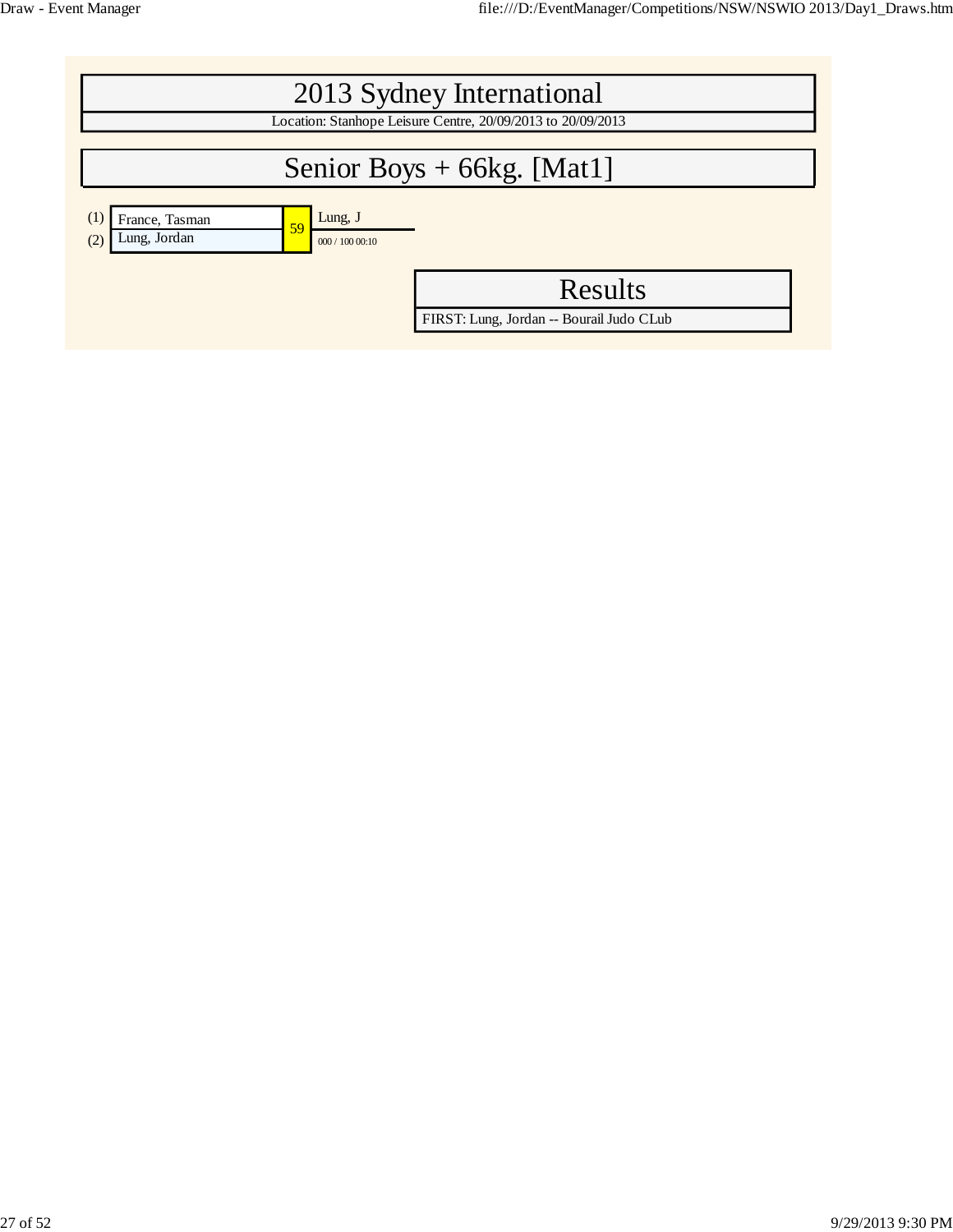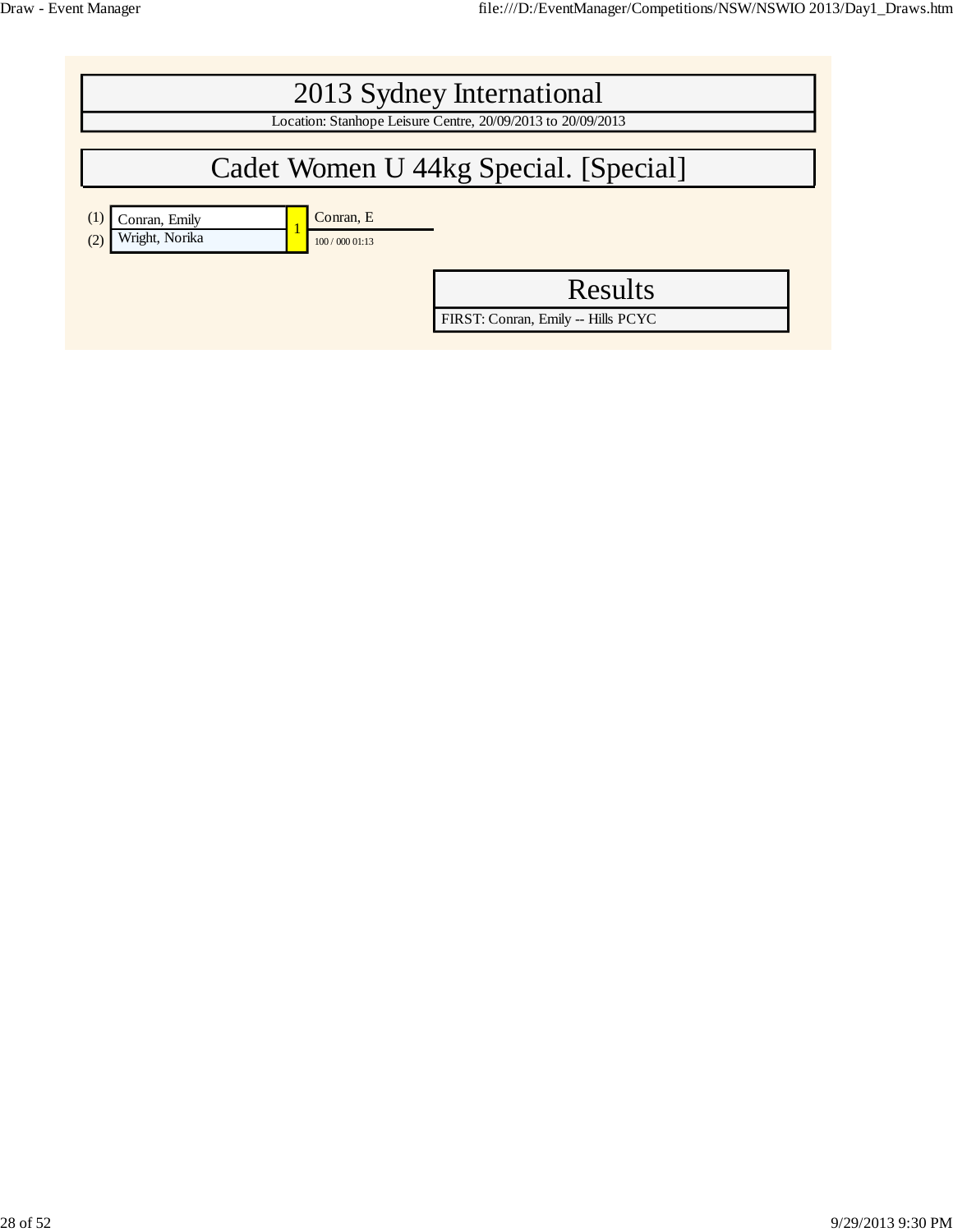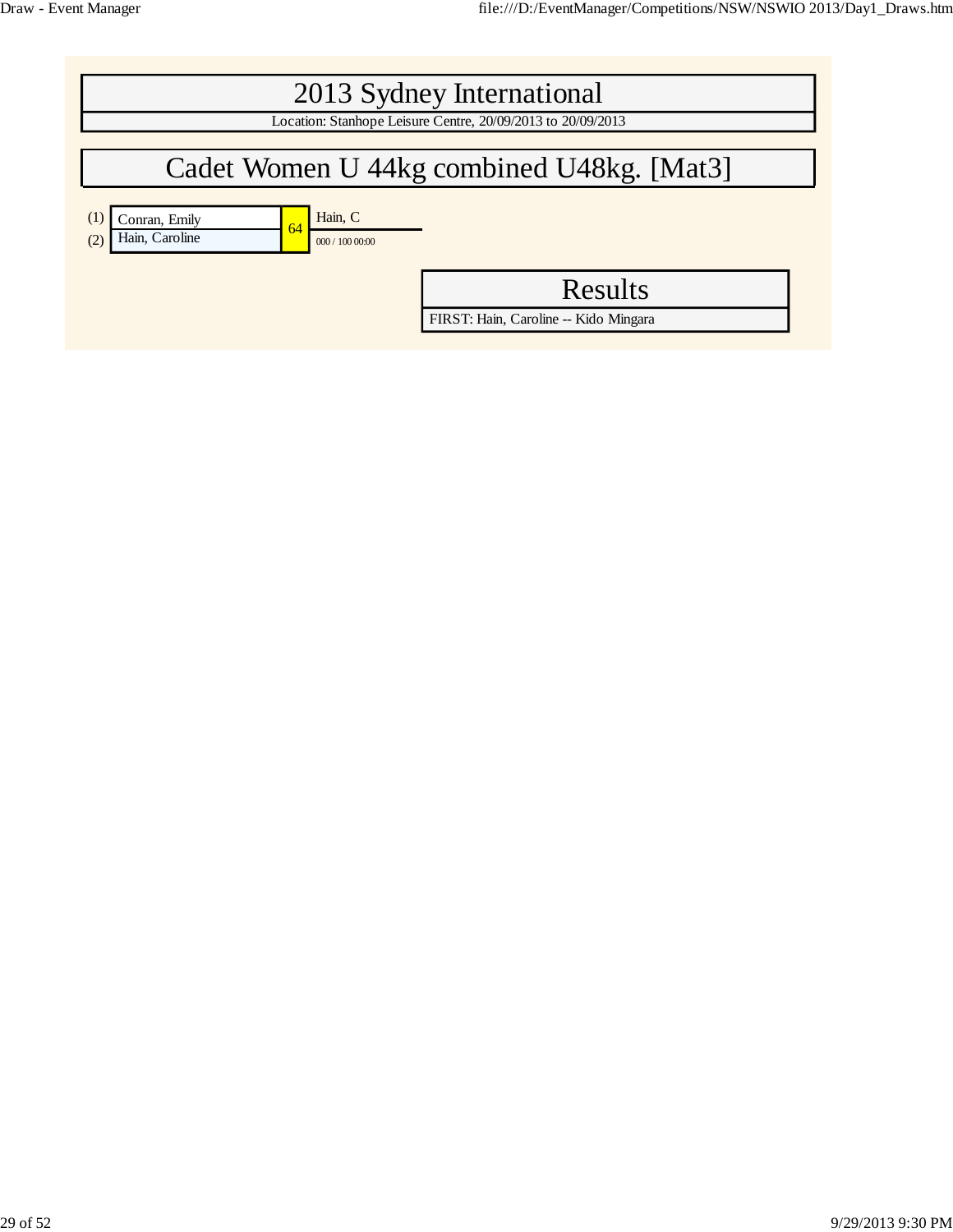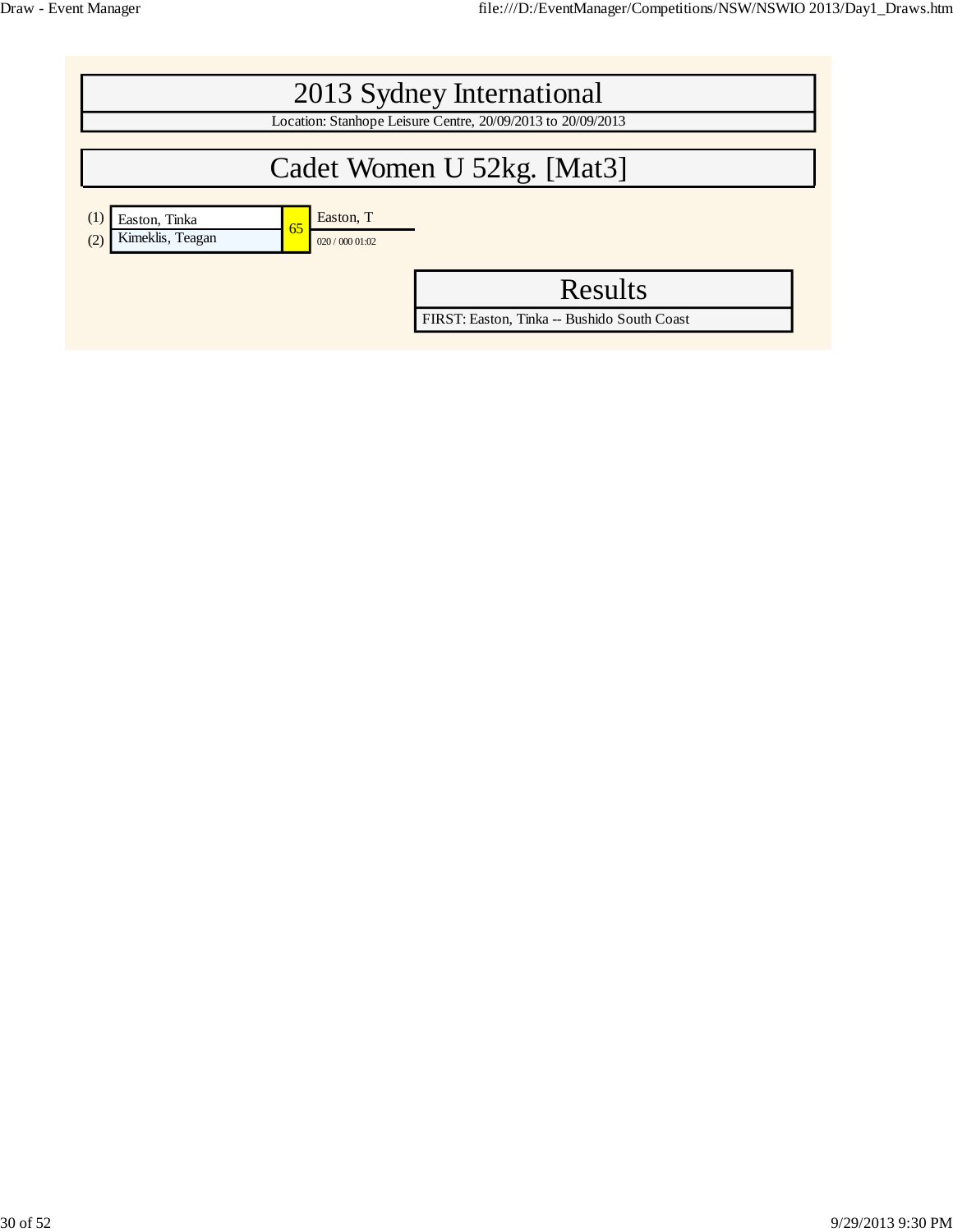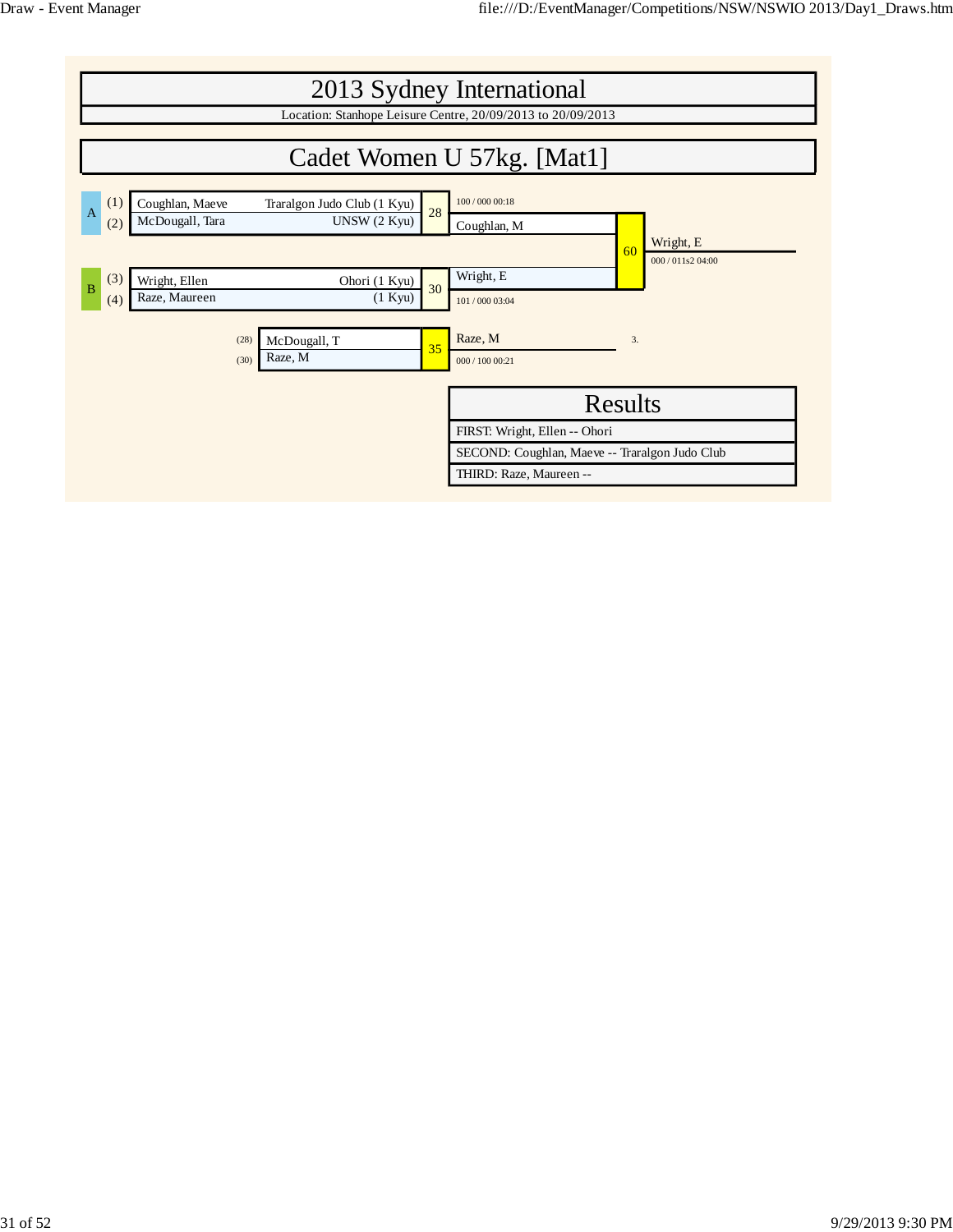г

|                |                 | 2013 Sydney International                                   |       |                |     |                |            |  |
|----------------|-----------------|-------------------------------------------------------------|-------|----------------|-----|----------------|------------|--|
|                |                 | Location: Stanhope Leisure Centre, 20/09/2013 to 20/09/2013 |       |                |     |                |            |  |
|                |                 |                                                             |       |                |     |                |            |  |
|                |                 | Cadet Women U 63kg. [Mat2]                                  |       |                |     |                |            |  |
|                |                 |                                                             |       |                |     |                |            |  |
|                |                 |                                                             |       | $\overline{2}$ | 3   | <b>Wins</b>    | <b>Pts</b> |  |
| п              | Graham, Janita  | Kardinia Judo Club (3 Kyu)                                  |       | 0.0            | 0.0 | $\Omega$       | 0.0        |  |
| $\overline{2}$ | Broch, Salome   | Balwyn judo club (2 Kyu)                                    | 100.0 |                | 0.0 |                | 100.0      |  |
| 3              | Congram, Alicia | Bushido South Coast (1 Kyu)                                 | 100.0 | 100.0          |     | $\overline{2}$ | 200.0      |  |

|  |                                                         |     |       | <b>Wins</b> |       |
|--|---------------------------------------------------------|-----|-------|-------------|-------|
|  | Budiarto, Melissa University of New South Wales (1 Kyu) |     | 100.0 |             | 100.0 |
|  | Marist judo club Canberra (3 Kyu)<br>Johansson, Klara   | 0.0 |       |             | 0.0   |



| <b>BYE</b> | 40 |            |    |            |
|------------|----|------------|----|------------|
| <b>BYE</b> |    | <b>BYE</b> |    | <b>BYE</b> |
|            |    | <b>BYE</b> | 46 |            |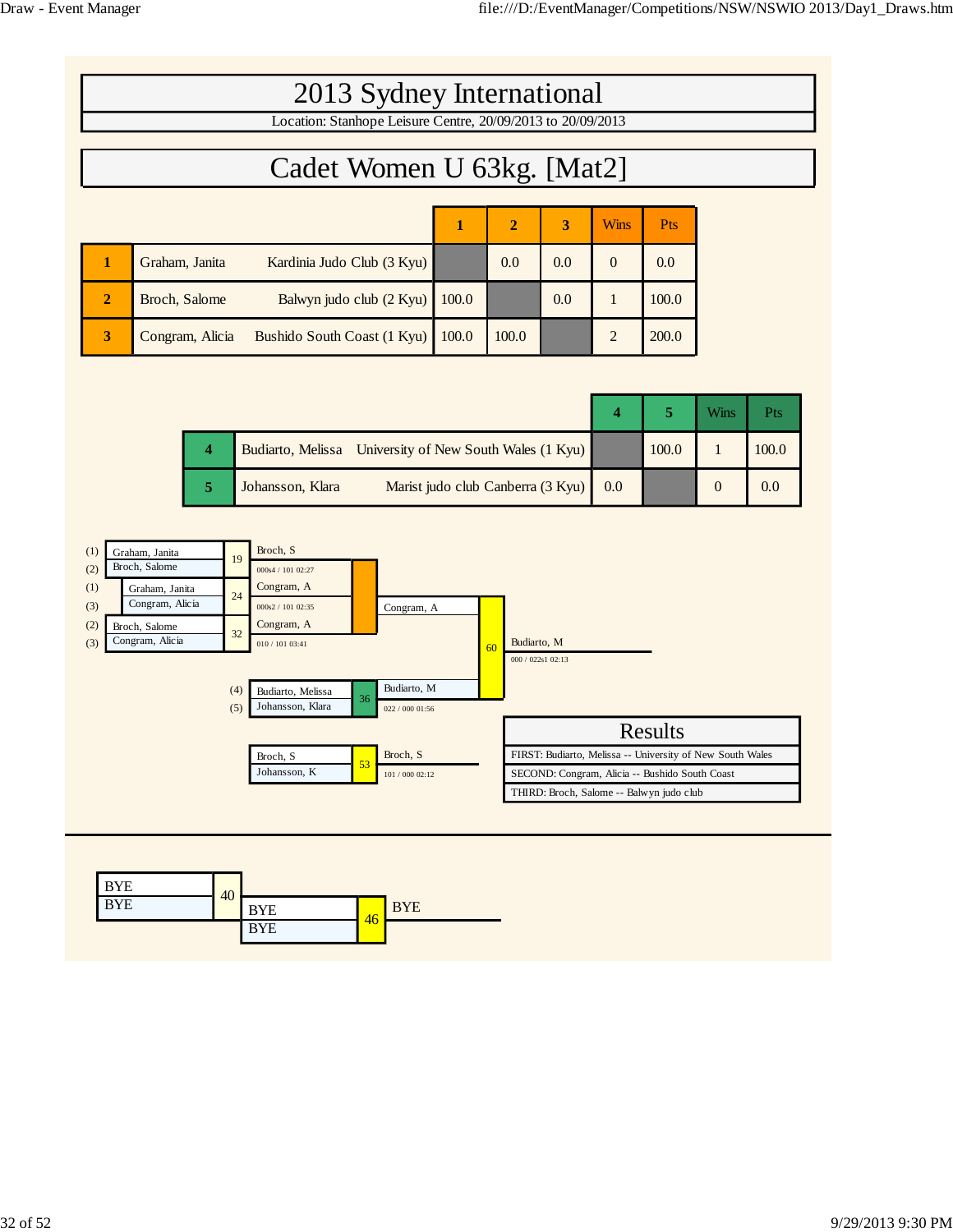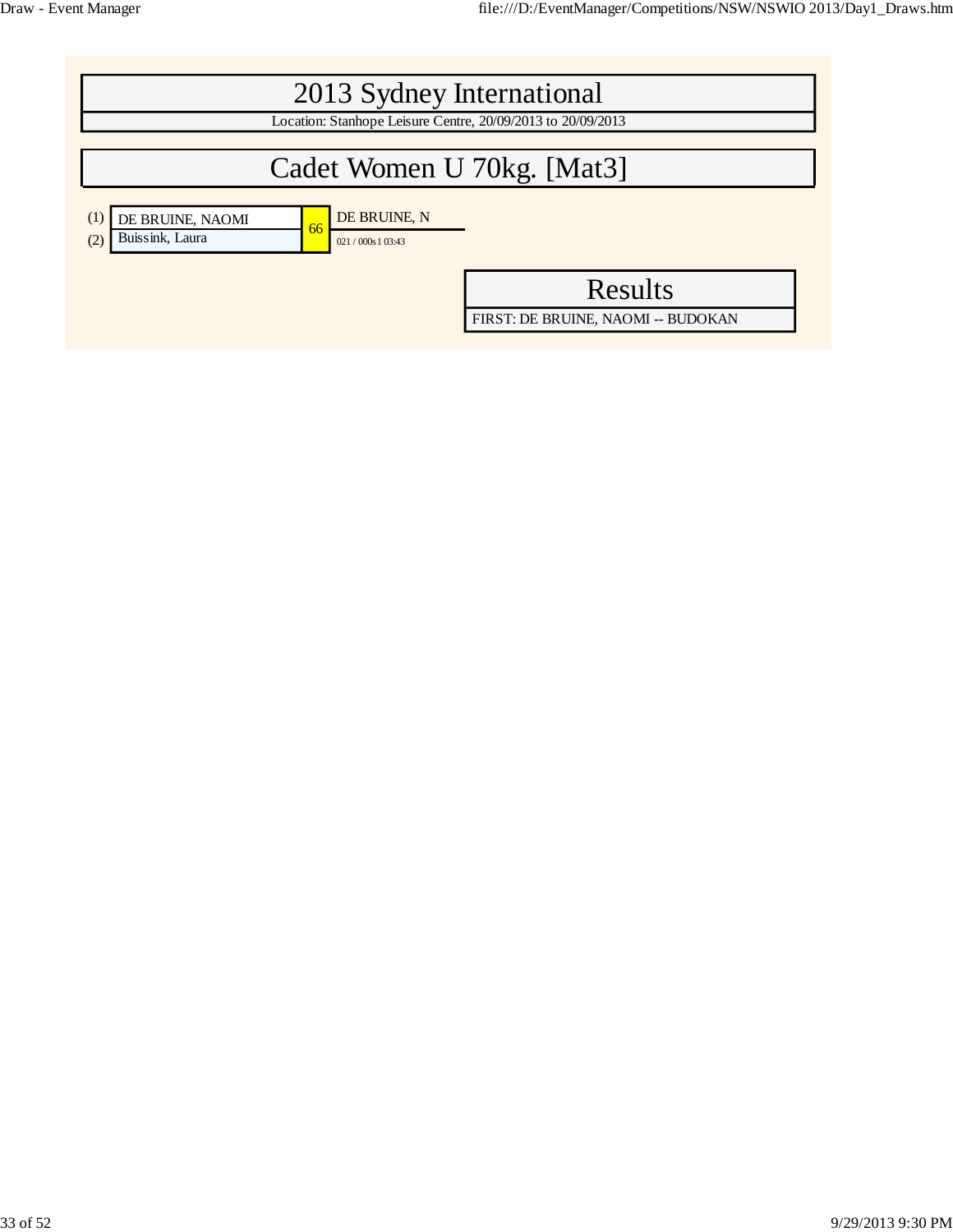|                |                   | 2013 Sydney International                                   |       |                |     |             |       |
|----------------|-------------------|-------------------------------------------------------------|-------|----------------|-----|-------------|-------|
|                |                   | Location: Stanhope Leisure Centre, 20/09/2013 to 20/09/2013 |       |                |     |             |       |
|                |                   | Cadet Men U 50kg. [Mat2]                                    |       |                |     |             |       |
|                |                   |                                                             | 1     | $\overline{2}$ | 3   | <b>Wins</b> | Pts   |
|                | Erzurumlu, Atilla | BLACKTOWN CITY JUDO CLUB (2 Kyu)                            |       | 100.0          | 0.0 |             | 100.0 |
| $\overline{2}$ | Zahra, James      | Illawarra International Judo Club (2 Kyu)                   | 0.0   |                | 0.0 | $\Omega$    | 0.0   |
| 3              | Jolly, Bryan      | Judo Bendigo Inc (1 Kyu)                                    | 100.0 | 100.0          |     |             | 200.0 |

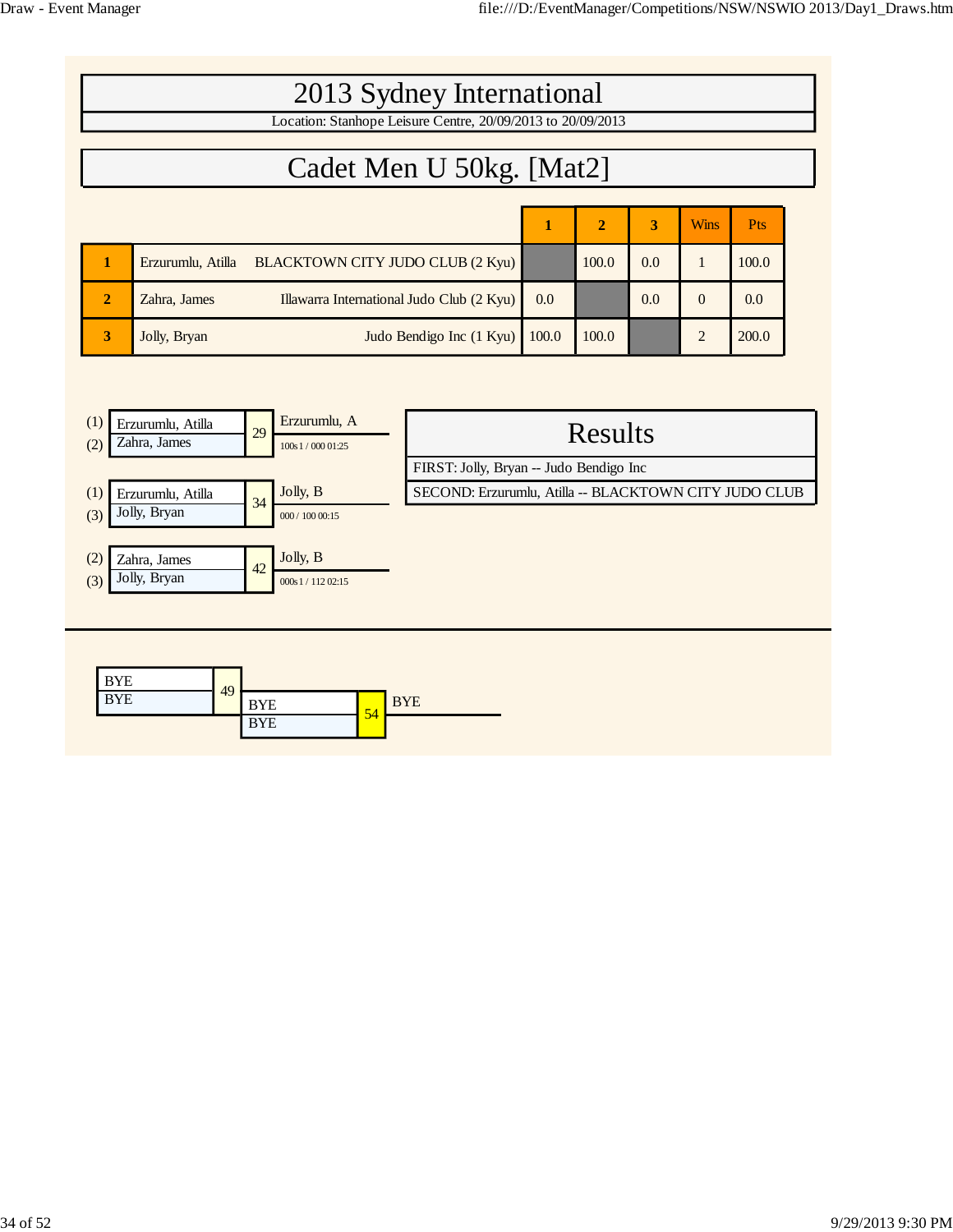|                                                                                   | 2013 Sydney International<br>Location: Stanhope Leisure Centre, 20/09/2013 to 20/09/2013 |
|-----------------------------------------------------------------------------------|------------------------------------------------------------------------------------------|
|                                                                                   | Cadet Men U 55kg. [Mat1]                                                                 |
|                                                                                   |                                                                                          |
| Naidoo, N<br>(1)<br>Naidoo, Neeson<br>57<br>Kazangi, Kurt<br>(2)<br>110/000 00:29 |                                                                                          |
|                                                                                   | <b>Results</b>                                                                           |
|                                                                                   | FIRST: Naidoo, Neeson -- Kido Mingara                                                    |
|                                                                                   |                                                                                          |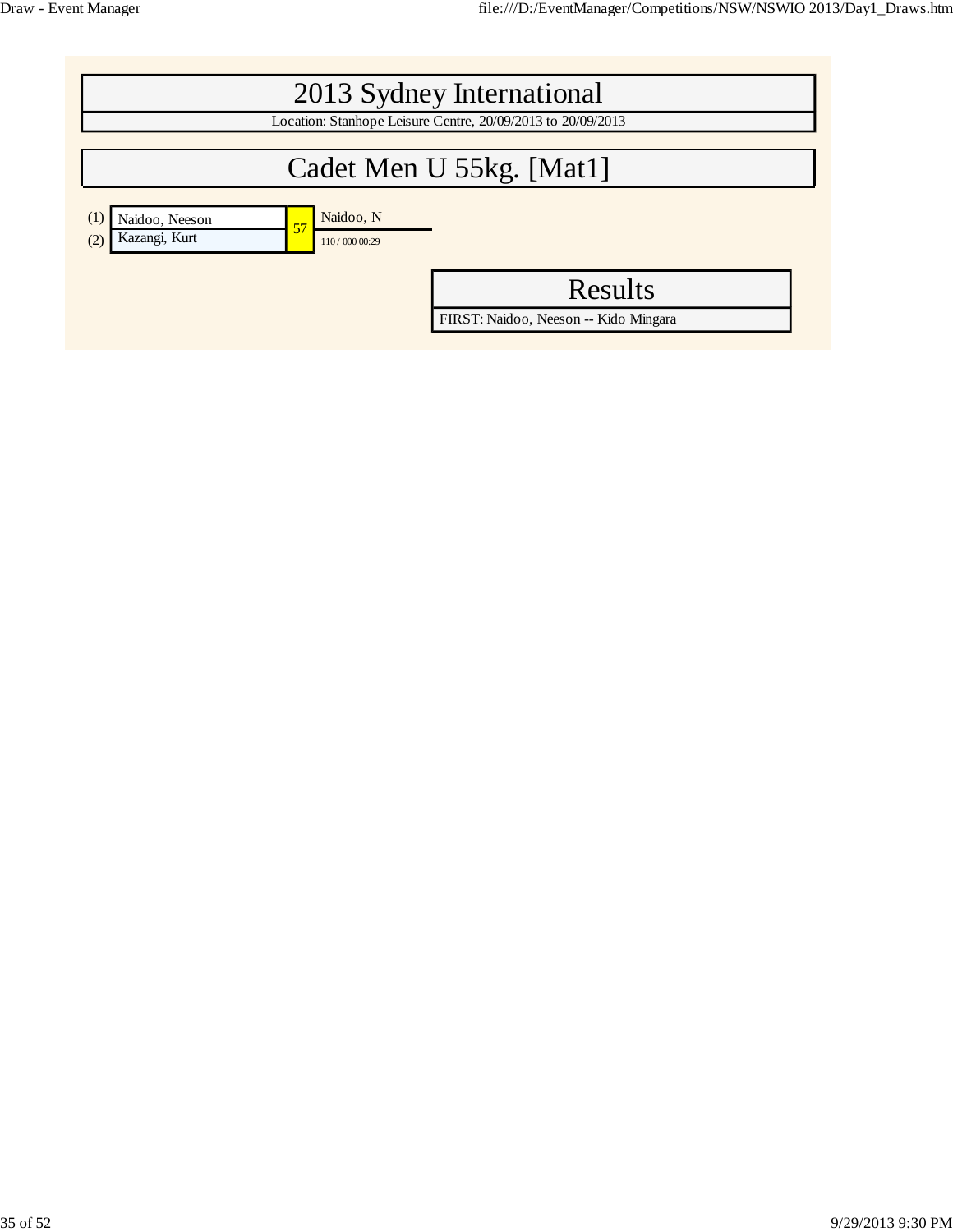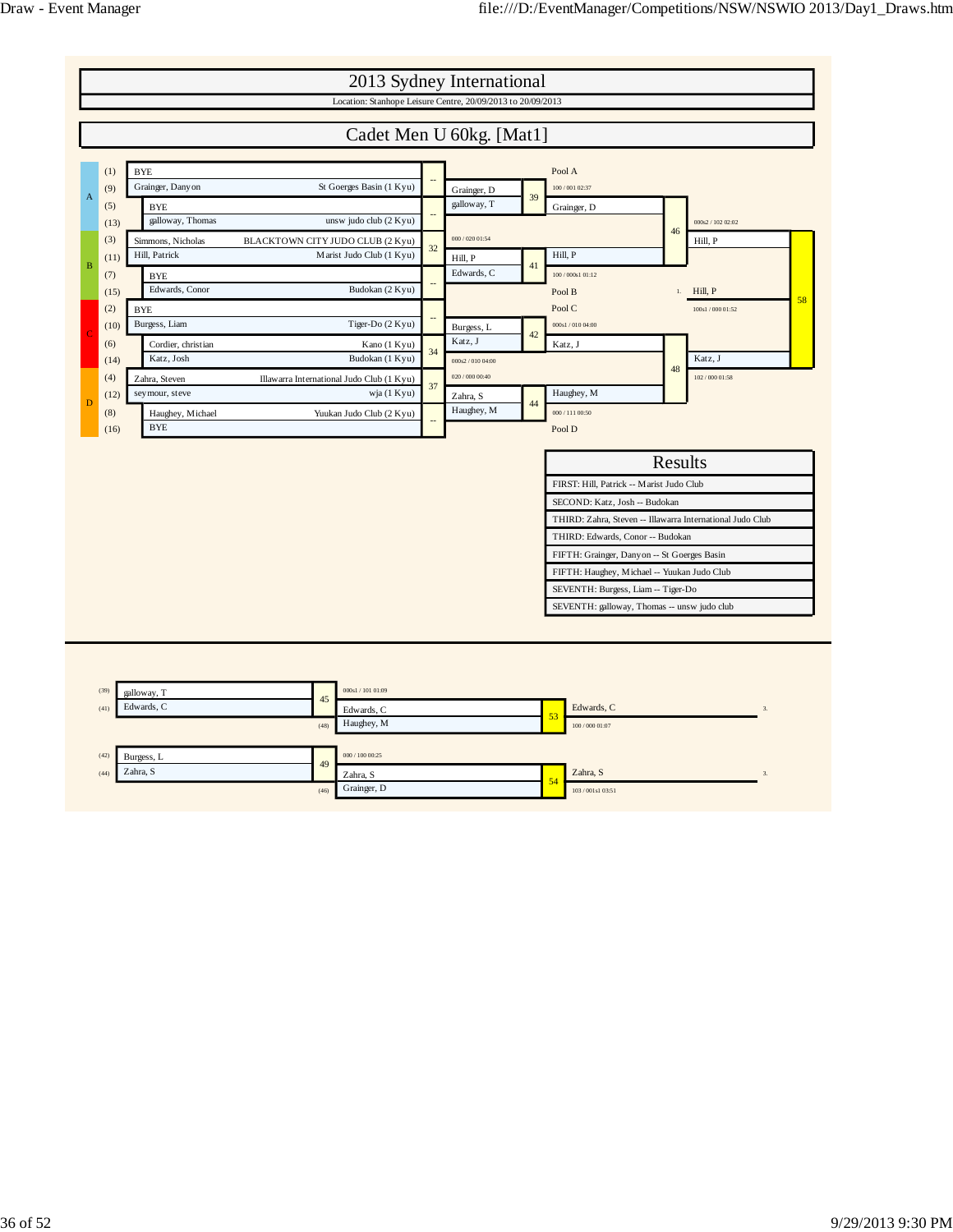|                                                                                                                                                      | 2013 Sydney International<br>Location: Stanhope Leisure Centre, 20/09/2013 to 20/09/2013                                                                                                                        |                                                                               |                          |                 |                             |                                                                                                                        |                |                |            |
|------------------------------------------------------------------------------------------------------------------------------------------------------|-----------------------------------------------------------------------------------------------------------------------------------------------------------------------------------------------------------------|-------------------------------------------------------------------------------|--------------------------|-----------------|-----------------------------|------------------------------------------------------------------------------------------------------------------------|----------------|----------------|------------|
|                                                                                                                                                      | Cadet Men U 66kg. [Mat2]                                                                                                                                                                                        |                                                                               |                          |                 |                             |                                                                                                                        |                |                |            |
|                                                                                                                                                      |                                                                                                                                                                                                                 | $\mathbf{1}$                                                                  | $\overline{2}$           | 3               | Wins                        | Pts                                                                                                                    |                |                |            |
| $\mathbf{1}$<br>Farlow, Alec                                                                                                                         | Glendenning Judo Club (3 Kyu)                                                                                                                                                                                   |                                                                               | 0.0                      | 0.0             | $\mathbf{0}$                | 0.0                                                                                                                    |                |                |            |
| $\overline{2}$<br>Kimeklis, Clayton                                                                                                                  | Shogun Hills PCYC (2 Kyu)                                                                                                                                                                                       | 100.0                                                                         |                          | 0.0             | $\mathbf{1}$                | 100.0                                                                                                                  |                |                |            |
| 3<br>Tredgold, Liam                                                                                                                                  | Hills Academy (3 Kyu)                                                                                                                                                                                           | 100.0                                                                         | 100.0                    |                 | $\overline{2}$              | 200.0                                                                                                                  |                |                |            |
|                                                                                                                                                      |                                                                                                                                                                                                                 |                                                                               |                          |                 |                             | 4                                                                                                                      | 5              | Wins           | <b>Pts</b> |
|                                                                                                                                                      | $\overline{\bf 4}$<br>O'Brien, Logan                                                                                                                                                                            |                                                                               |                          | Budokan (3 Kyu) |                             |                                                                                                                        | 0.0            | $\overline{0}$ | 0.0        |
|                                                                                                                                                      | 5<br>Nolan, Blake                                                                                                                                                                                               |                                                                               | Yuukan Judo Club (1 Kyu) |                 |                             | 100.0                                                                                                                  |                | $\mathbf{1}$   | 100.0      |
| (1)<br>Farlow, Alec<br>Kimeklis, Clayton<br>(2)<br>(1)<br>Farlow, Alec<br>Tredgold, Liam<br>(3)<br>(2)<br>Kimeklis, Clayton<br>Tredgold, Liam<br>(3) | Kimeklis, C<br>25<br>000 / 100s1 00:54<br>Tredgold, L<br>30<br>000 / 020 00:38<br>Tredgold, L<br>35<br>000 / 020 00:39<br>(4)<br>O'Brien, Logan<br>45<br>Nolan, Blake<br>(5)<br>Kimeklis, C<br>55<br>O'Brien, L | Tredgold, L<br>Nolan, B<br>000 / 100 00:15<br>O'Brien, L<br>000s1 / 110 02:01 |                          | 59              | Nolan, B<br>000 / 100 00:40 | FIRST: Nolan, Blake -- Yuukan Judo Club<br>SECOND: Tredgold, Liam -- Hills Academy<br>THIRD: O'Brien, Logan -- Budokan | <b>Results</b> |                |            |
| <b>BYE</b><br>43<br><b>BYE</b>                                                                                                                       | <b>BYE</b><br><b>BYE</b><br>50<br><b>DYT</b>                                                                                                                                                                    |                                                                               |                          |                 |                             |                                                                                                                        |                |                |            |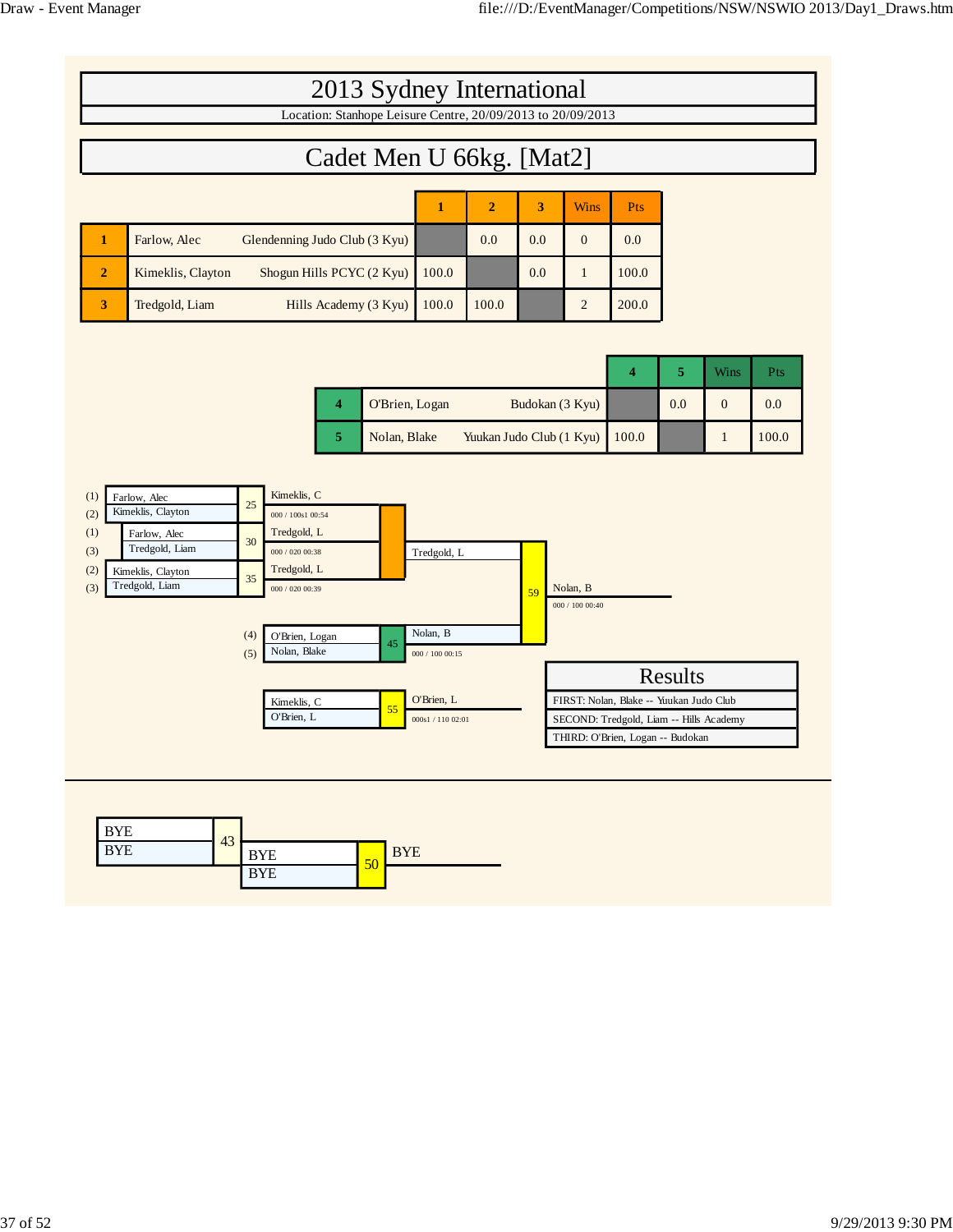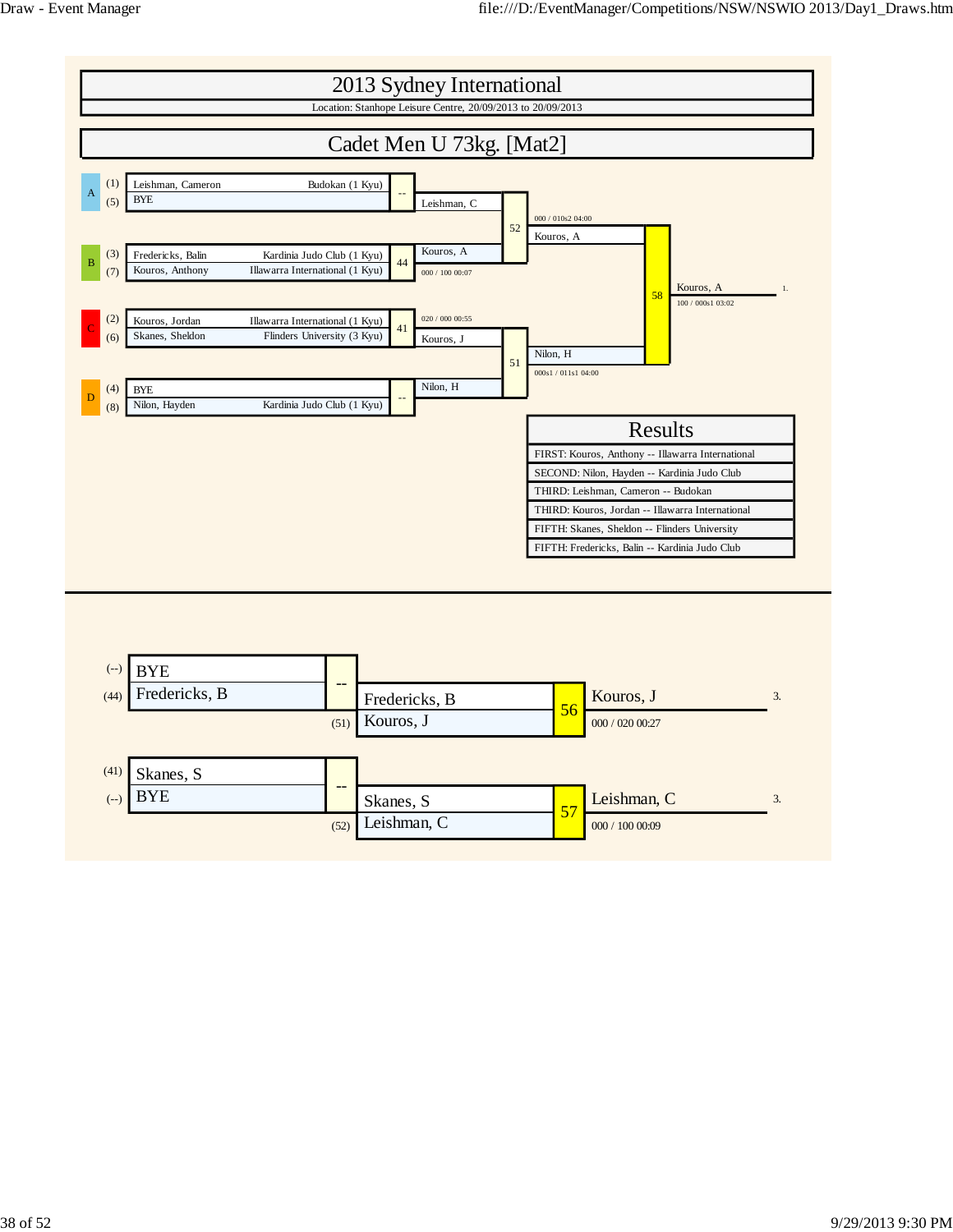| 2013 Sydney International                                   |
|-------------------------------------------------------------|
| Location: Stanhope Leisure Centre, 20/09/2013 to 20/09/2013 |
|                                                             |
| Cadet Men U 81kg. [Mat3]                                    |

|                |                                            |       | $\mathbf{2}$ | 3     | <b>Wins</b> | Pts   |
|----------------|--------------------------------------------|-------|--------------|-------|-------------|-------|
|                | Judo Club Port Vila (1 Kyu)<br>Cumbo, Hugo |       | 0.0          | 100.0 |             | 100.0 |
| $\overline{2}$ | Kulikov, Vladimir<br>UNSW(3 Kyu)           | 100.0 |              | 0.0   |             | 100.0 |
| 3              | St Marys RSL (1 Kyu)<br>Vukovich, Robert   | 0.0   | 100.0        |       |             | 100.0 |

| (1)<br>(2) | Cumbo, Hugo<br>Kulikov, Vladimir | 25 | Kulikov, V<br>000 / 100 00:36 | Results                                    |
|------------|----------------------------------|----|-------------------------------|--------------------------------------------|
|            |                                  |    |                               | FIRST: Kulikov, Vladimir -- UNSW           |
| (1)        | Cumbo, Hugo                      | 32 | Cumbo, H                      | SECOND: Cumbo, Hugo -- Judo Club Port Vila |
| (3)        | Vukovich, Robert                 |    | 100 / 000 00:41               |                                            |
|            |                                  |    |                               |                                            |
| (2)        | Kulikov, Vladimir                | 39 | Vukovich, R                   |                                            |
| (3)        | Vukovich, Robert                 |    | 000 / 100s1 00:41             |                                            |
|            |                                  |    |                               |                                            |

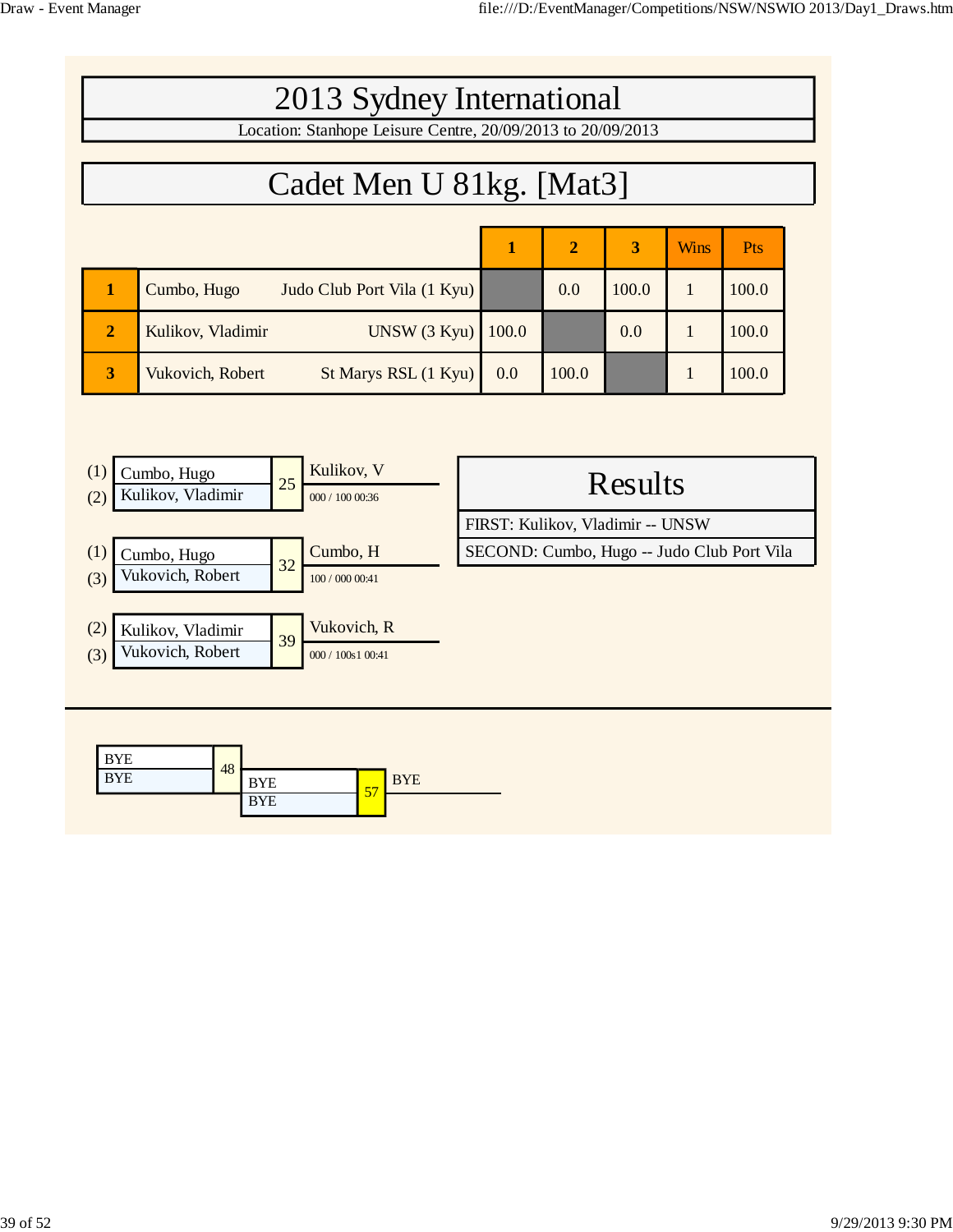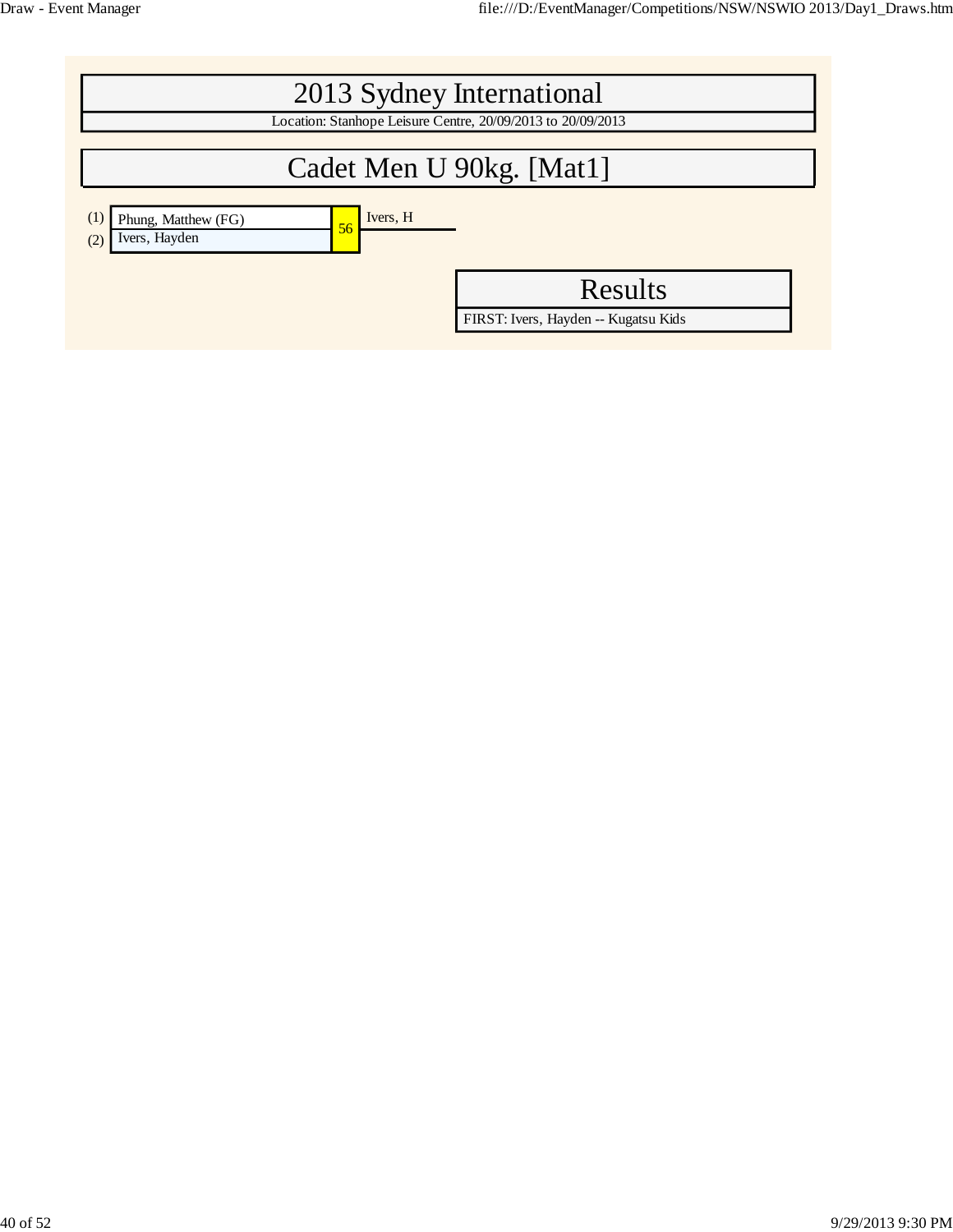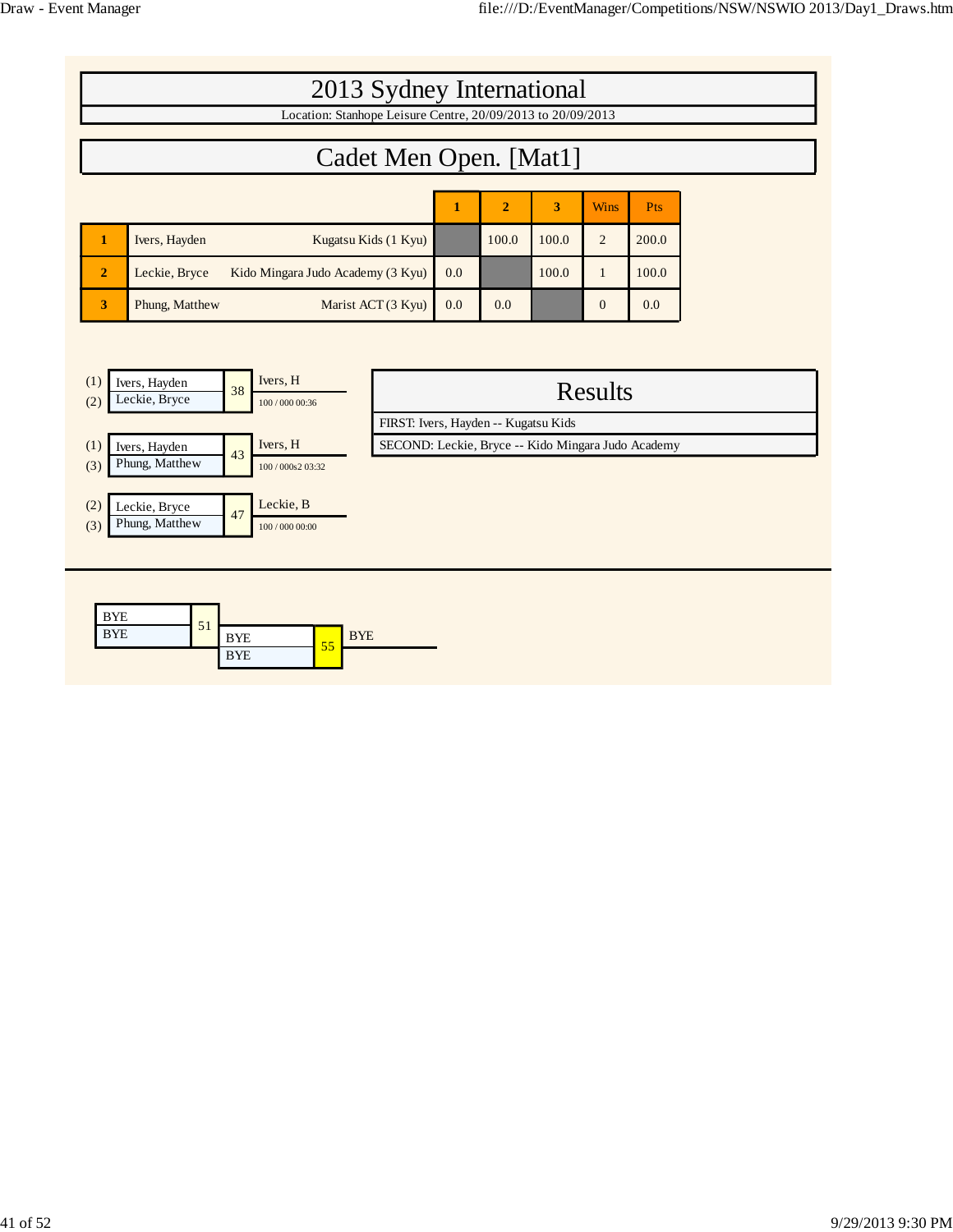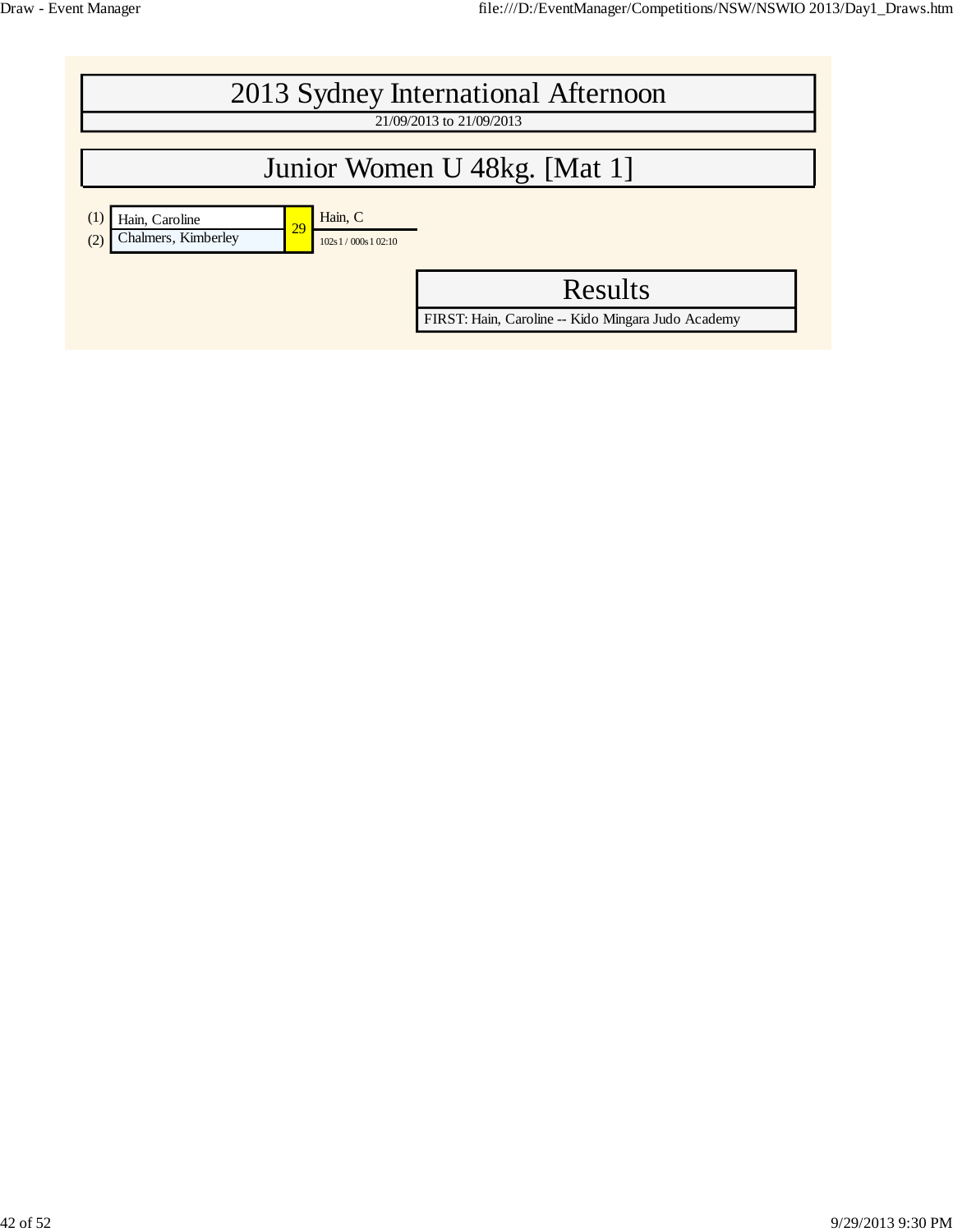## 2013 Sydney International Afternoon 21/09/2013 to 21/09/2013 Junior Women U 52kg. [Mat 1] **1 2 3** Wins Pts **1** Kimeklis, Teagan **Ohori** (1 Kyu) 100.0 0.0 1 100.0 **2** Takenaka, Nina UNSW (1 Kyu) 0.0 1 10.0 1 10.0

**3** Easton, Tinka Bushido South Coast (1 Kyu) 100.0 0.0 1 1 100.0

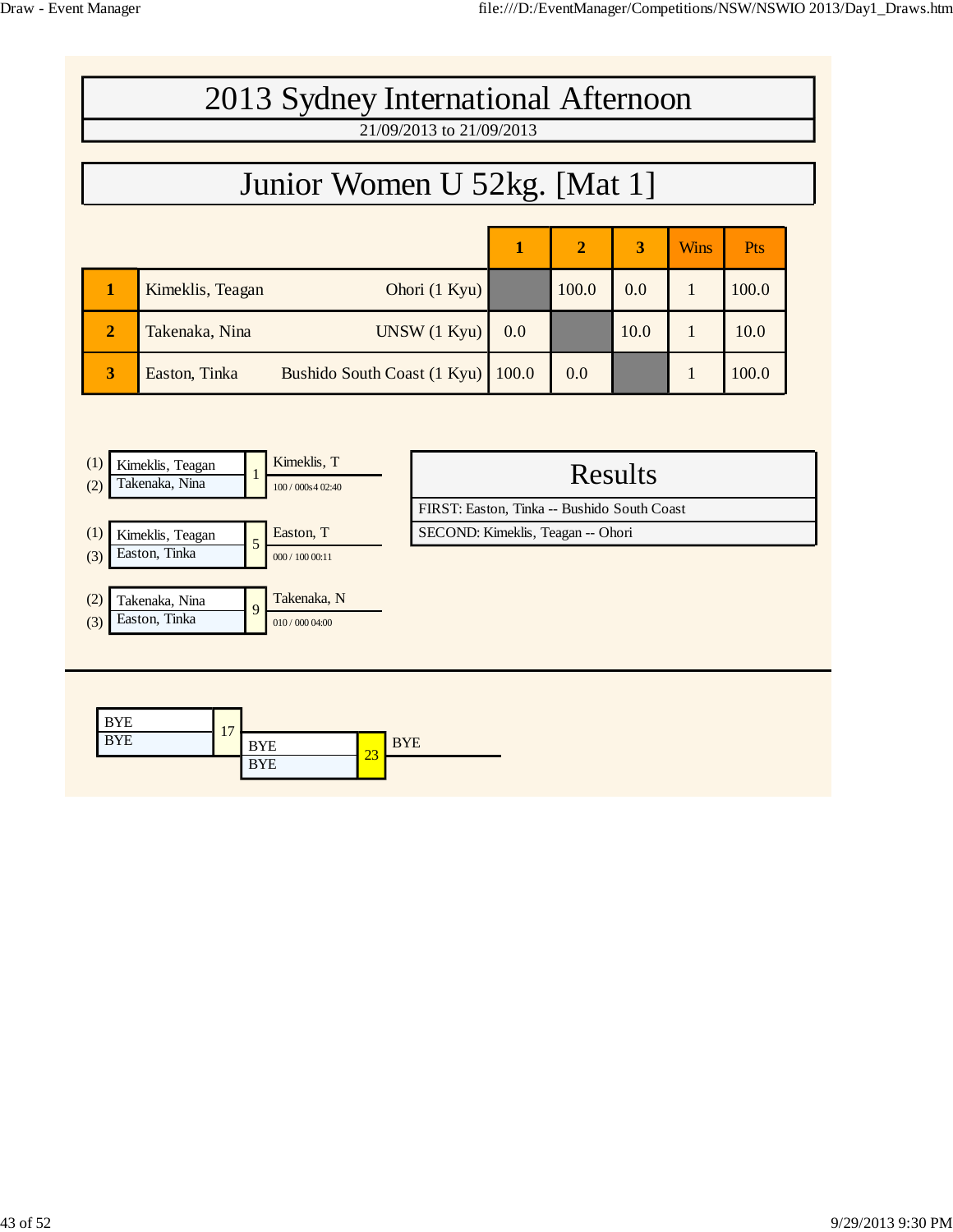| 2013 Sydney International Afternoon<br>21/09/2013 to 21/09/2013                                    |     |                                                                                 |                         |                  |       |  |
|----------------------------------------------------------------------------------------------------|-----|---------------------------------------------------------------------------------|-------------------------|------------------|-------|--|
| Junior Women U 57kg. [Mat 1]                                                                       |     |                                                                                 |                         |                  |       |  |
|                                                                                                    |     |                                                                                 |                         |                  |       |  |
|                                                                                                    | 1   | $\boldsymbol{2}$                                                                | $\overline{\mathbf{3}}$ | <b>Wins</b>      | Pts   |  |
| Coughlan, Maeve<br>Traralgon Judo Club (1 Kyu)<br>1                                                |     | 100.0                                                                           | 0.0                     | $\mathbf{1}$     | 100.0 |  |
| Raze, Maureen<br>$NCC$ (1 Kyu)<br>$\overline{2}$                                                   | 0.0 |                                                                                 | 0.0                     | $\boldsymbol{0}$ | 0.0   |  |
| wright, ellen<br>ohori (1 Kyu)<br>3                                                                | 1.0 | 100.0                                                                           |                         | $\overline{2}$   | 101.0 |  |
|                                                                                                    |     |                                                                                 |                         |                  |       |  |
| Coughlan, M<br>(1)<br>Coughlan, Maeve<br>$\overline{c}$<br>Raze, Maureen<br>(2)<br>100 / 000 02:23 |     |                                                                                 |                         | <b>Results</b>   |       |  |
| wright, e<br>(1)<br>Coughlan, Maeve                                                                |     | FIRST: wright, ellen -- ohori<br>SECOND: Coughlan, Maeve -- Traralgon Judo Club |                         |                  |       |  |
| $\boldsymbol{6}$<br>wright, ellen<br>(3)<br>000s1/00104:00                                         |     |                                                                                 |                         |                  |       |  |
| wright, e<br>(2)<br>Raze, Maureen<br>10<br>wright, ellen<br>(3)<br>000 / 101 01:03                 |     |                                                                                 |                         |                  |       |  |
|                                                                                                    |     |                                                                                 |                         |                  |       |  |
| <b>BYE</b><br>18<br><b>BYE</b><br><b>BYE</b><br><b>BYE</b><br>24<br><b>BYE</b>                     |     |                                                                                 |                         |                  |       |  |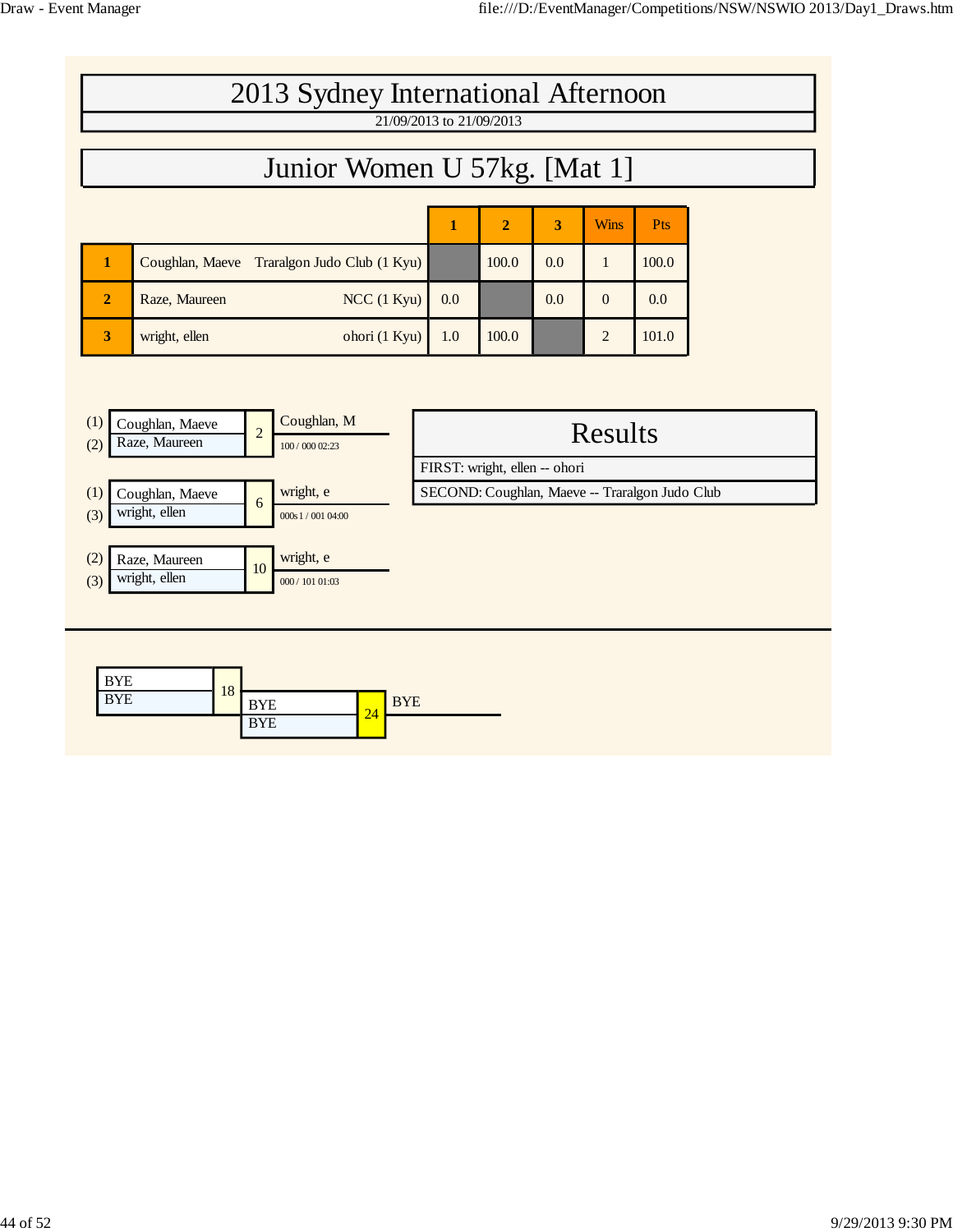

|     | Congram, A | $\sim$ | 000 / 020s1 01:01 |              |                 |  |
|-----|------------|--------|-------------------|--------------|-----------------|--|
| (6) | Felton, S  | -      | Felton, S         | $\mathbf{A}$ | Felton, S.      |  |
|     |            | (11)   | Wright, H         | - 1          | 100 / 000 00:38 |  |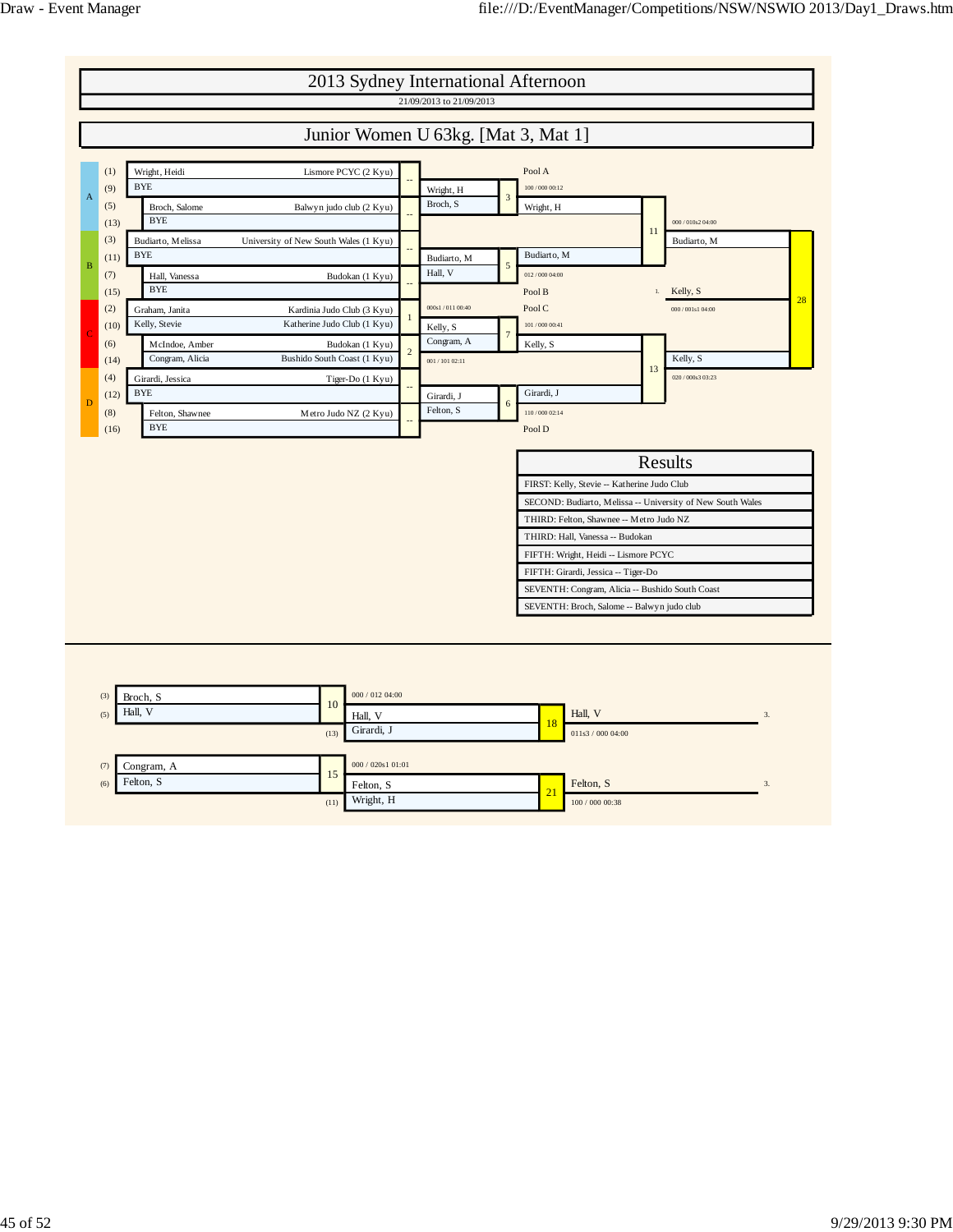|                | 2013 Sydney International Afternoon                    |       |                |       |                |            |  |  |  |  |  |
|----------------|--------------------------------------------------------|-------|----------------|-------|----------------|------------|--|--|--|--|--|
|                | 21/09/2013 to 21/09/2013                               |       |                |       |                |            |  |  |  |  |  |
|                | Junior Women U 70kg. [Mat 2]                           |       |                |       |                |            |  |  |  |  |  |
|                |                                                        |       |                |       | <b>Wins</b>    |            |  |  |  |  |  |
|                |                                                        | 1     | $\overline{2}$ | 3     |                | <b>Pts</b> |  |  |  |  |  |
|                | Buissink, Laura<br>Hobart University Judo Club (2 Kyu) |       | 0.0            | 0.0   | $\Omega$       | 0.0        |  |  |  |  |  |
| $\overline{2}$ | De Bruine, Naomi<br>Budokan (1 Kyu)                    | 100.0 |                | 100.0 | $\overline{2}$ | 200.0      |  |  |  |  |  |
| 3              | Croton, Tabitha<br>Hantokan - Redcliffe PCYC (1 Dan)   | 100.0 | 0.0            |       | 1              | 100.0      |  |  |  |  |  |
|                |                                                        |       |                |       |                |            |  |  |  |  |  |

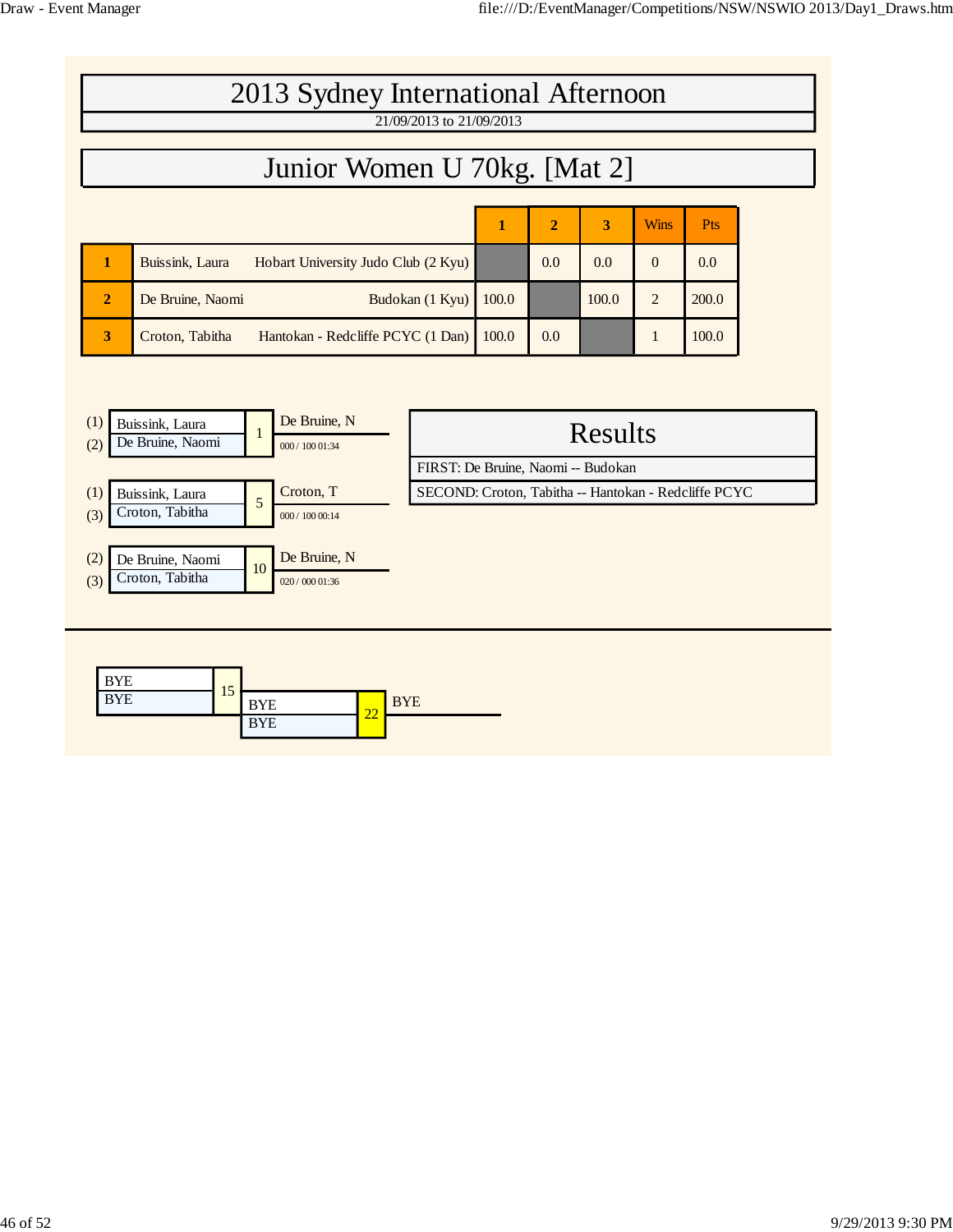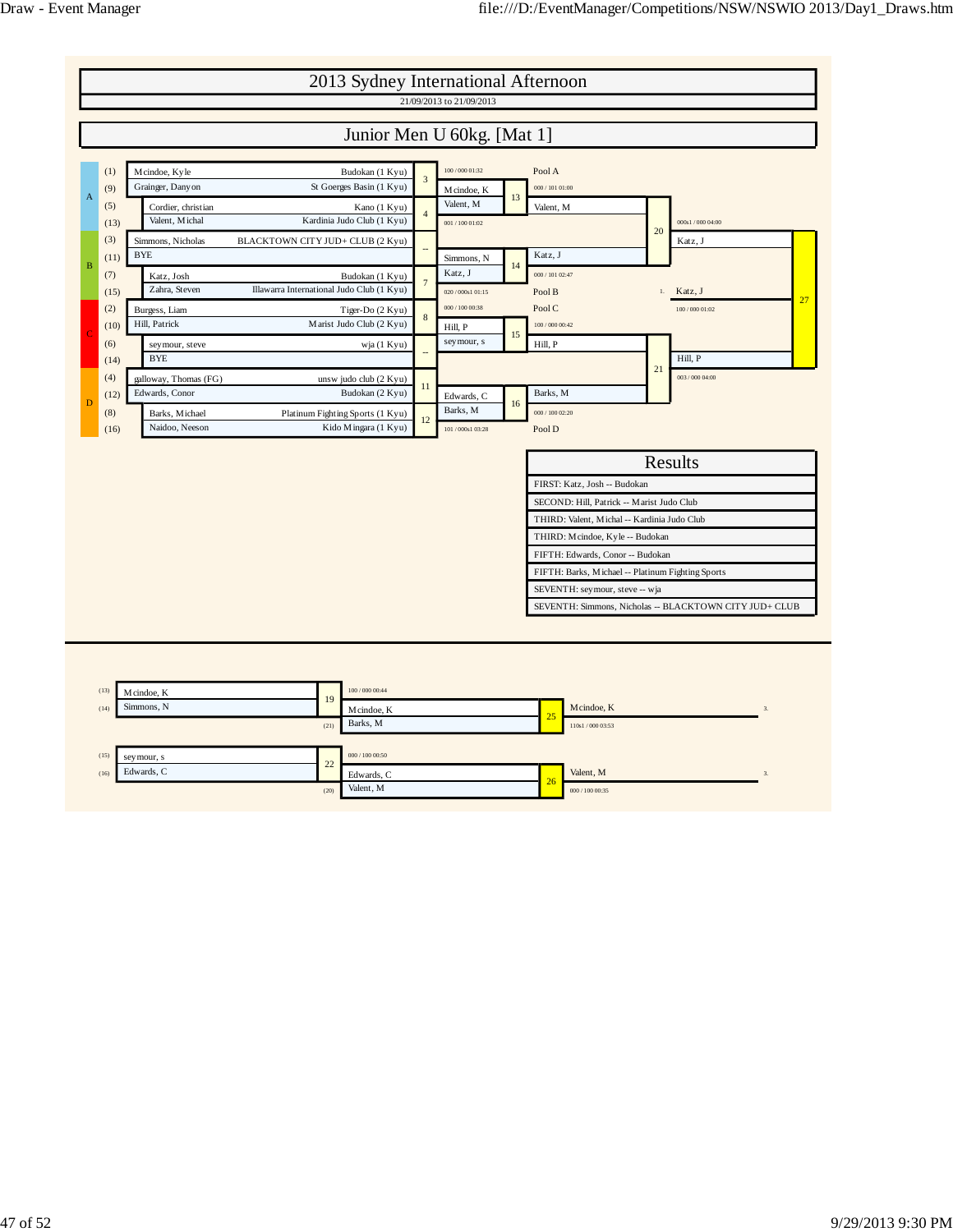

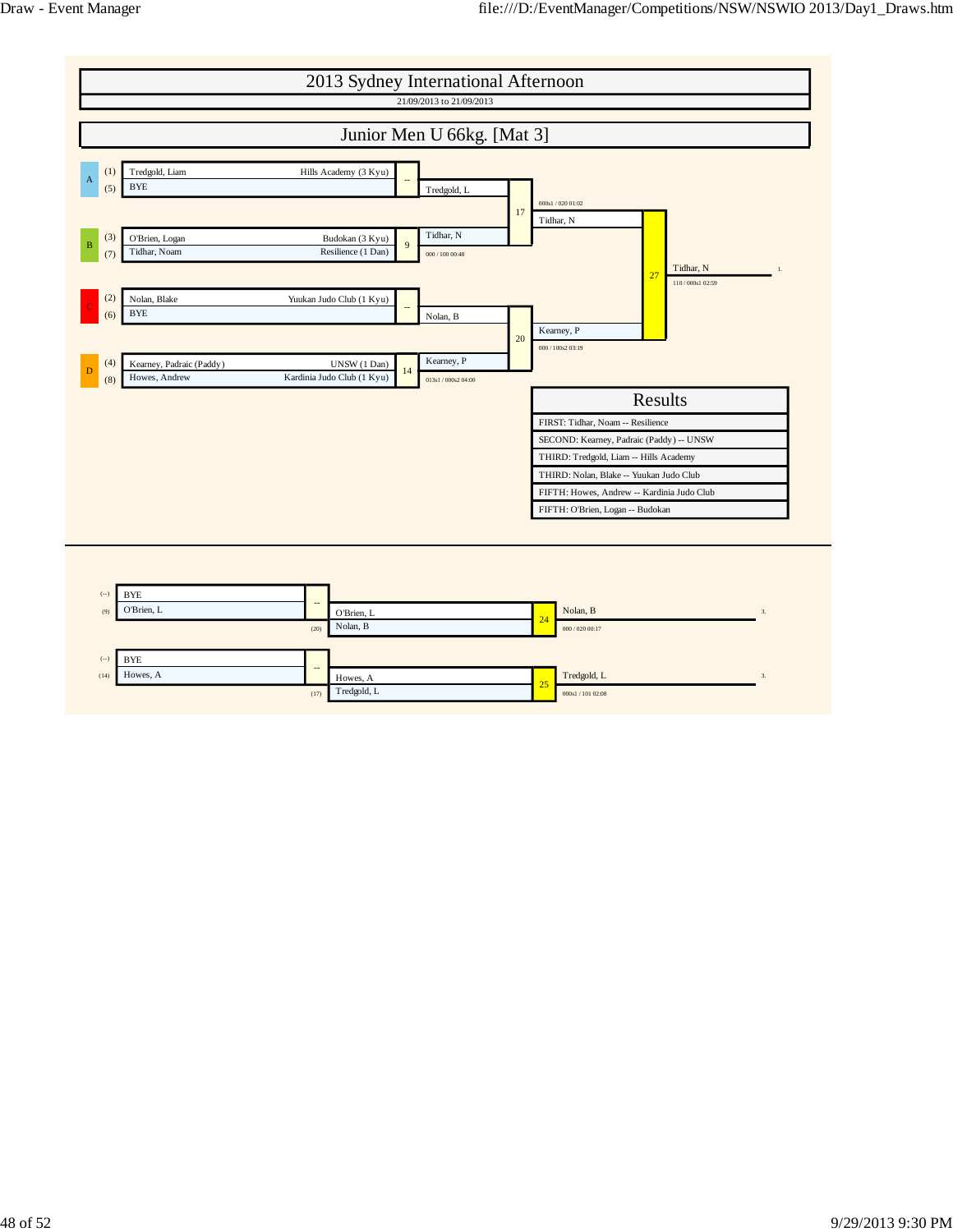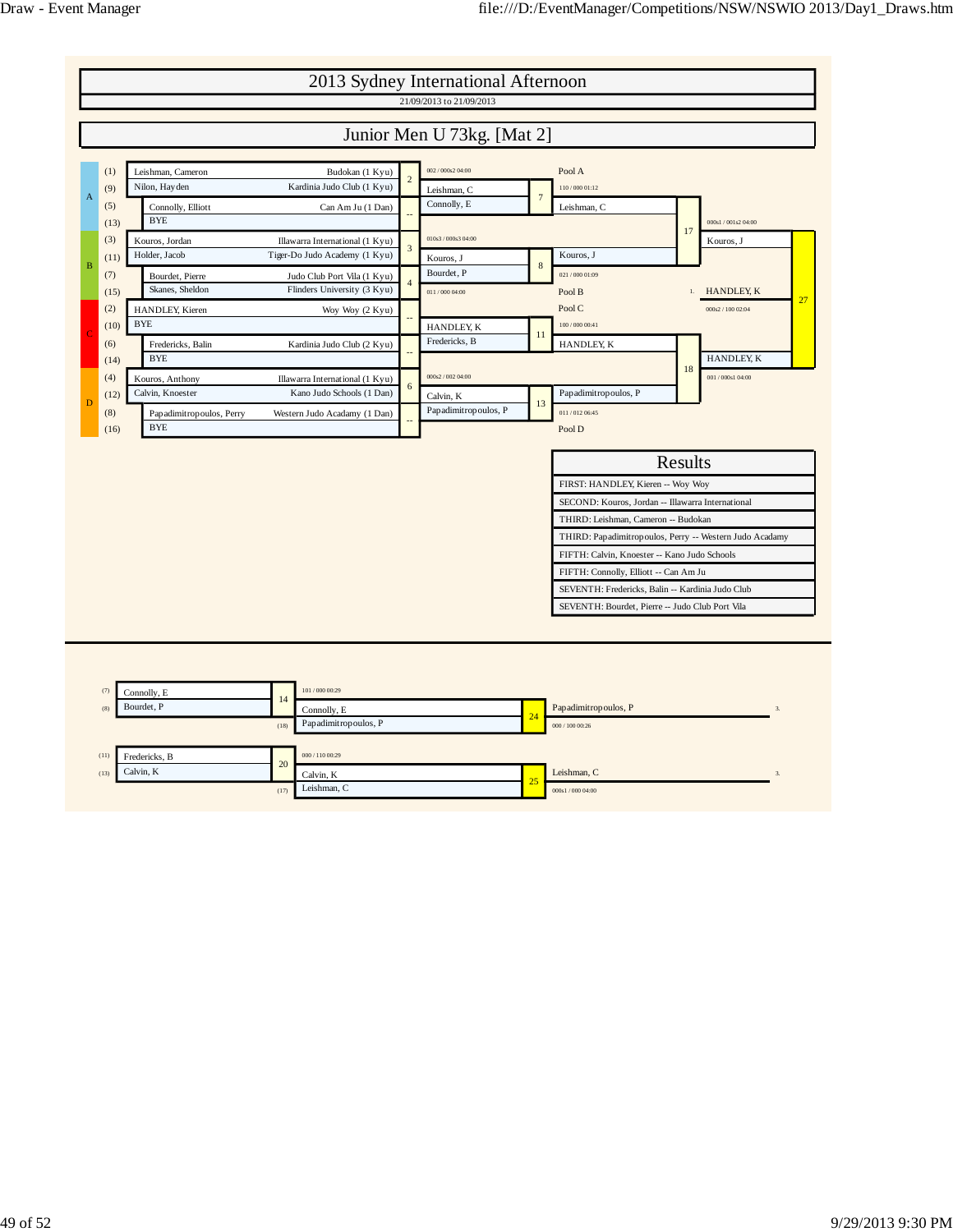|                | 2013 Sydney International Afternoon            |                          |                |       |               |            |  |
|----------------|------------------------------------------------|--------------------------|----------------|-------|---------------|------------|--|
|                |                                                | 21/09/2013 to 21/09/2013 |                |       |               |            |  |
|                | Junior Men U 81kg. [Mat 2]                     |                          |                |       |               |            |  |
|                |                                                |                          |                |       |               |            |  |
|                |                                                | 1                        | $\overline{2}$ | 3     | <b>Wins</b>   | <b>Pts</b> |  |
|                | Fridey, Mitchell<br>Kardinia Judo Club (3 Kyu) |                          | 0.0            | 100.0 |               | 100.0      |  |
| $\overline{2}$ | St Marys RSL (1 Kyu)<br>Vukovich, Robert       | 100.0                    |                | 100.0 | $\mathcal{L}$ | 200.0      |  |
| 3              | Cumbo, Hugo<br>Judo Club Port Vila (1 Kyu)     | 0.0                      | 0.0            |       | $\Omega$      | 0.0        |  |

|                                             |     |       | Wins | Pts   |
|---------------------------------------------|-----|-------|------|-------|
| Kano Judo Schools (1 Dan)<br>Rogers, Darren |     | 100.0 |      | 100.0 |
| UNSW (3 Kyu)<br>Kulikov, Vladimir           | 0.0 |       |      | 0.0   |



| <b>BYE</b><br><b>BYE</b> | 1 <sub>Q</sub> | <b>BYE</b> | $\sim$ | <b>BYE</b> |
|--------------------------|----------------|------------|--------|------------|
|                          |                | <b>BYE</b> | -      |            |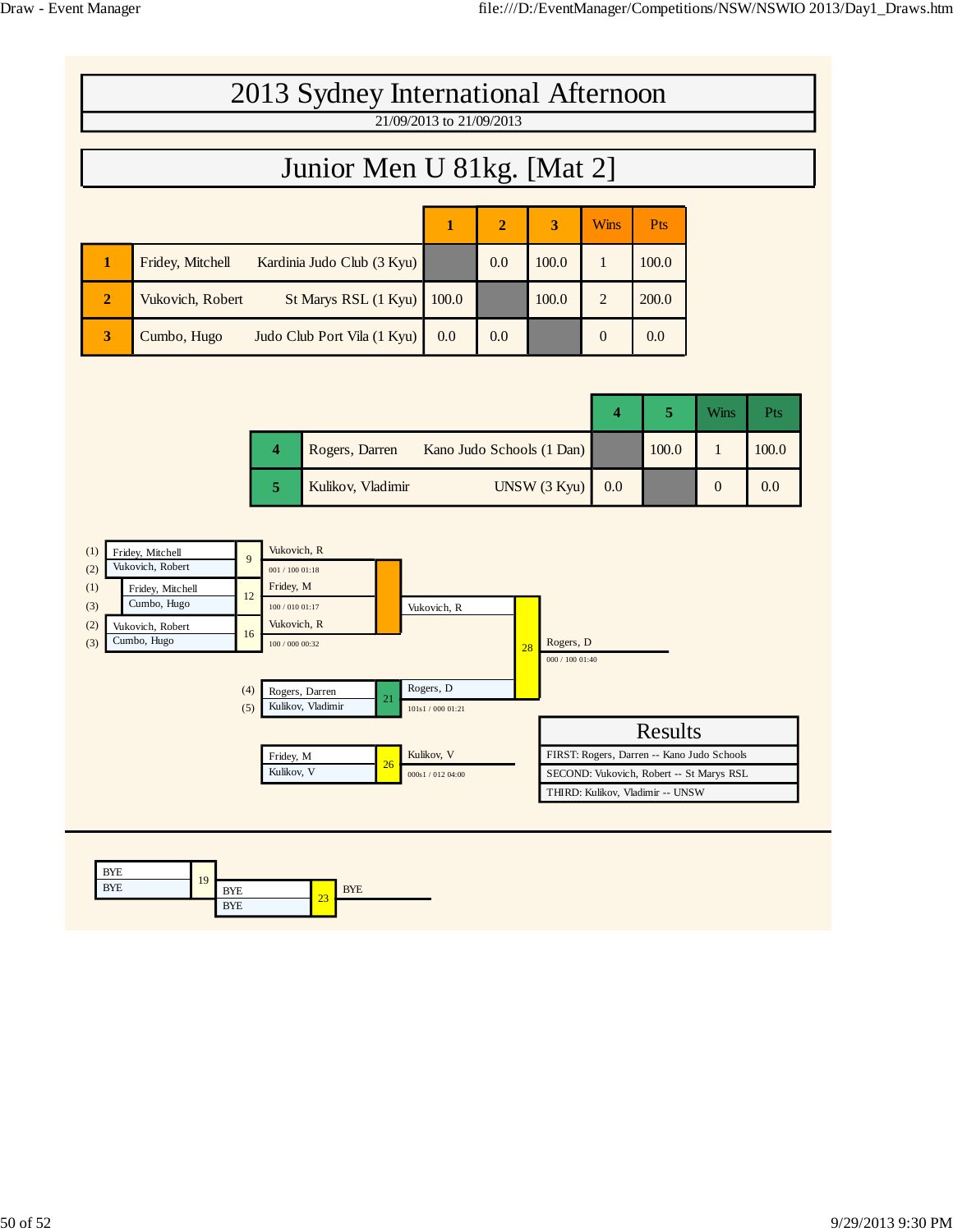and the state of the state of the state

| 2013 Sydney International Afternoon                                                                                                                |            | 21/09/2013 to 21/09/2013       |     |                |                                                         |  |
|----------------------------------------------------------------------------------------------------------------------------------------------------|------------|--------------------------------|-----|----------------|---------------------------------------------------------|--|
| Junior Men U 90kg. [Mat 3]                                                                                                                         |            |                                |     |                |                                                         |  |
|                                                                                                                                                    |            |                                |     |                |                                                         |  |
|                                                                                                                                                    | 1          | $\overline{2}$                 | 3   | <b>Wins</b>    | Pts                                                     |  |
| $\mathbf{1}$<br>Ivers, Hayden<br>Kugatsu Kids (1 Kyu)                                                                                              |            | 0.5                            | 0.0 | $\mathbf{1}$   | 0.5                                                     |  |
| Berry, Zachery<br>Tiger-Do (1 Kyu)<br>$\overline{2}$                                                                                               | 0.0        |                                | 0.0 | $\Omega$       | 0.0                                                     |  |
| McDONALD, Noah<br>Ohori (1 Dan)<br>3                                                                                                               | 100.0      | 100.0                          |     | $\overline{2}$ | 200.0                                                   |  |
| Ivers, Hayden<br>$\overline{4}$<br>Berry, Zachery<br>(2)<br>000 / 000s 3 04:00<br>McDONALD, N<br>(1)<br>Ivers, Hayden<br>$\bf 8$<br>McDONALD, Noah |            | FIRST: McDONALD, Noah -- Ohori |     |                | <b>Results</b><br>SECOND: Ivers, Hayden -- Kugatsu Kids |  |
| (3)<br>000s1 / 10001:07<br>McDONALD, N<br>(2)<br>Berry, Zachery<br>12<br>McDONALD, Noah<br>(3)<br>000 / 100 00:19                                  |            |                                |     |                |                                                         |  |
| <b>BYE</b><br>16<br><b>BYE</b><br><b>BYE</b><br>19<br><b>BYE</b>                                                                                   | <b>BYE</b> |                                |     |                |                                                         |  |